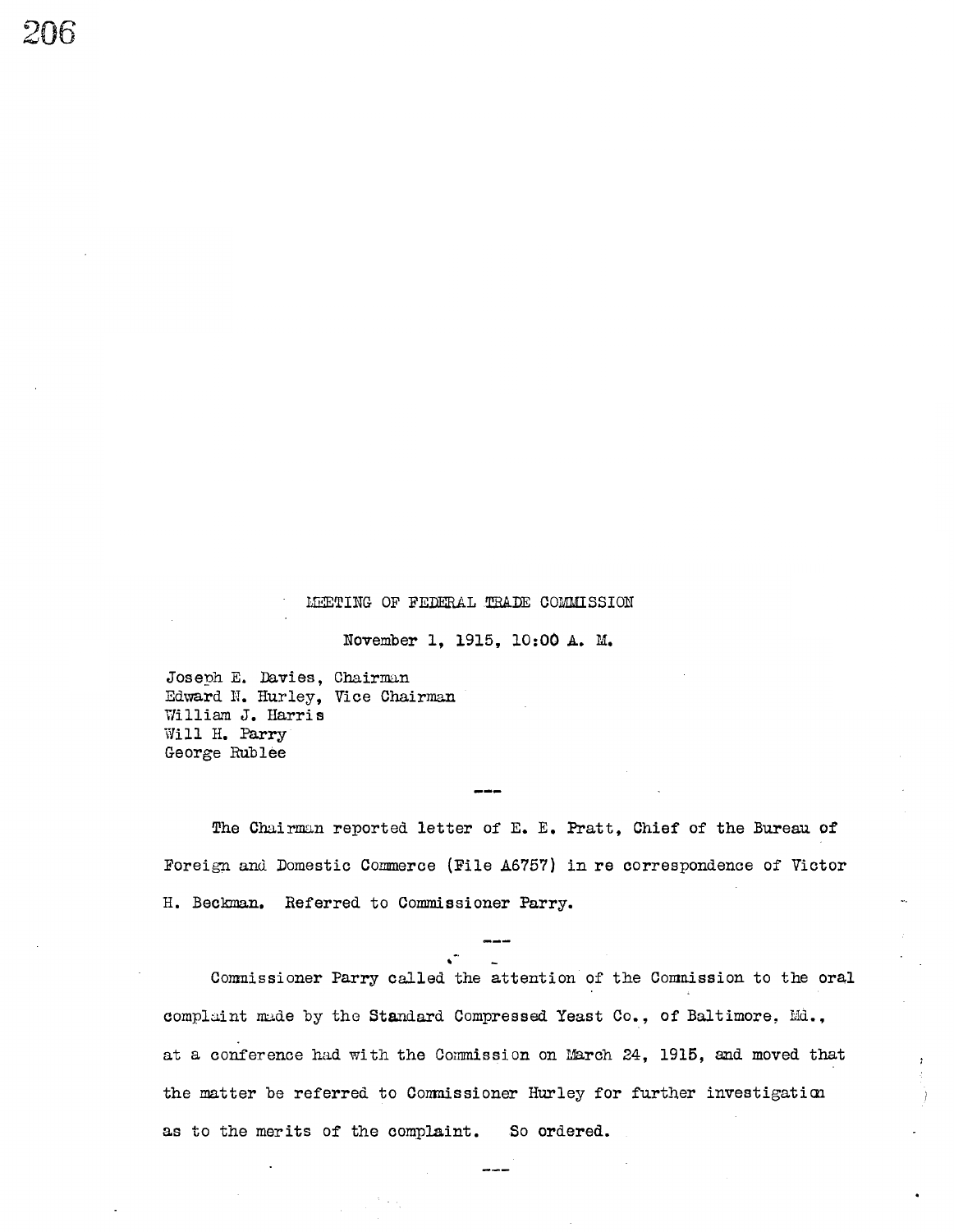## Movember 2, 1915.

In the matter of the complaint of the Alpine Evaporated Cream Co. et al. (File A6171), requesting investigation and report by Commission as to the possible imposition of tariff rate on preserved and condensed milk products. Upon motion of Commissioner Parry, seconded by Commissioner Hurley, and unanimously carried, it was ordered that a hearing for argument as to the jurisdiction of the Commission over matters complained of be set for Wednesday, November 24, 1915, at the hour of 11 o'clock.a. m.

Commissioner Parry was instructed to hold a conference with the Attorney General in re Informal Compluint of Farmington Shoe Manufacturing Co. vs. United Shoe Machinery Co. (1-13-1), and Request for Ruling of F. Mayer Boot & Shoe Co. vs. United Shoe Machinery Co. (2-27-1).

A conference was held with the Joint Board of Review.

At 12:45 p.m. the Commission adjourned to November 2, 1915, at  $10:00$  a. m.

Chairman

Attest:

 $JPWG$ 

MEETING OF FEDERAL TRADE COMMISSION

November 2, 1915, 10:00 A. M.

Joseph E. Davies, Chairman Edward N. Hurley, Vice Chairman William J. Harris Will H. Parry George Rublee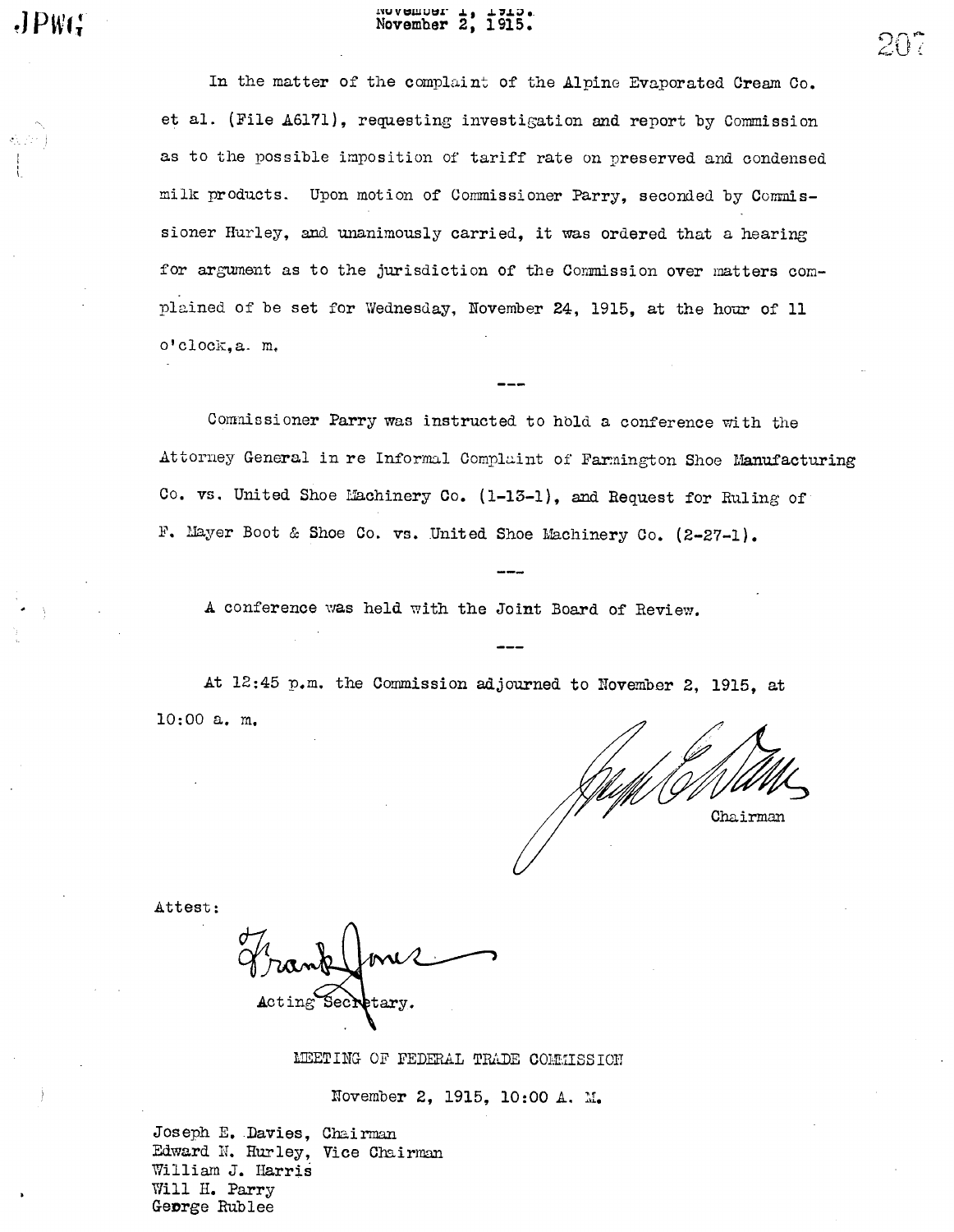November 2, 1915.

It was directed that all copies of Rules of Practice on hand be amended by use of stickers to conform to amendment to paragraph 3 of Rule II, passed by the Commission October 29, 1915.

 $\sim$  0  $\mu$  -  $\sim$  $r$  . The  $\epsilon$  .

Report of Commissioner Parry in re Informal Complaint 1-139, recommending reference of complaint to Office of Markets and Rural Organization of the Department of Agriculture, adopted. (file 1-139 -Kenneth MacRae VB. California Citrus Industry)

Chairman reported recommending that William S. Culbertson be appointed a Special Examiner and designated as Special Counsel, at  $$4,000$ per year, salary to take effect upon his taking the oath of office and entering upon duty, not later than November 27th. Report adopted.

Report of Commissioner Parry, as special committee on foreign trade schedules for  $(1)$  export commission houses, etc.,  $(2)$  domestic merchants, exporters, etc., (3) publicists, economists, etc., was adopted.

Commissioner Parry moved the adoption of a resolution directing resumption of investigation of resale price maintenance, under the supervision of a Commissioner to be appointed by the Commission. Such investigation to be pressed to conclusion so the Commission might make its report to Congress as early as possible at the next session; and futher directing that the Chief Economist assign as many men to this work as might be required. Upon mot ion of Commissioner Parry, seconded by commissioner Harris, it was ordered that the resolution lie on the table, to be considered in connection with the report which the Chief Economist is directed to make concerning the present status of the resale price maintenance investigation, an the probable cost of completing said investigation.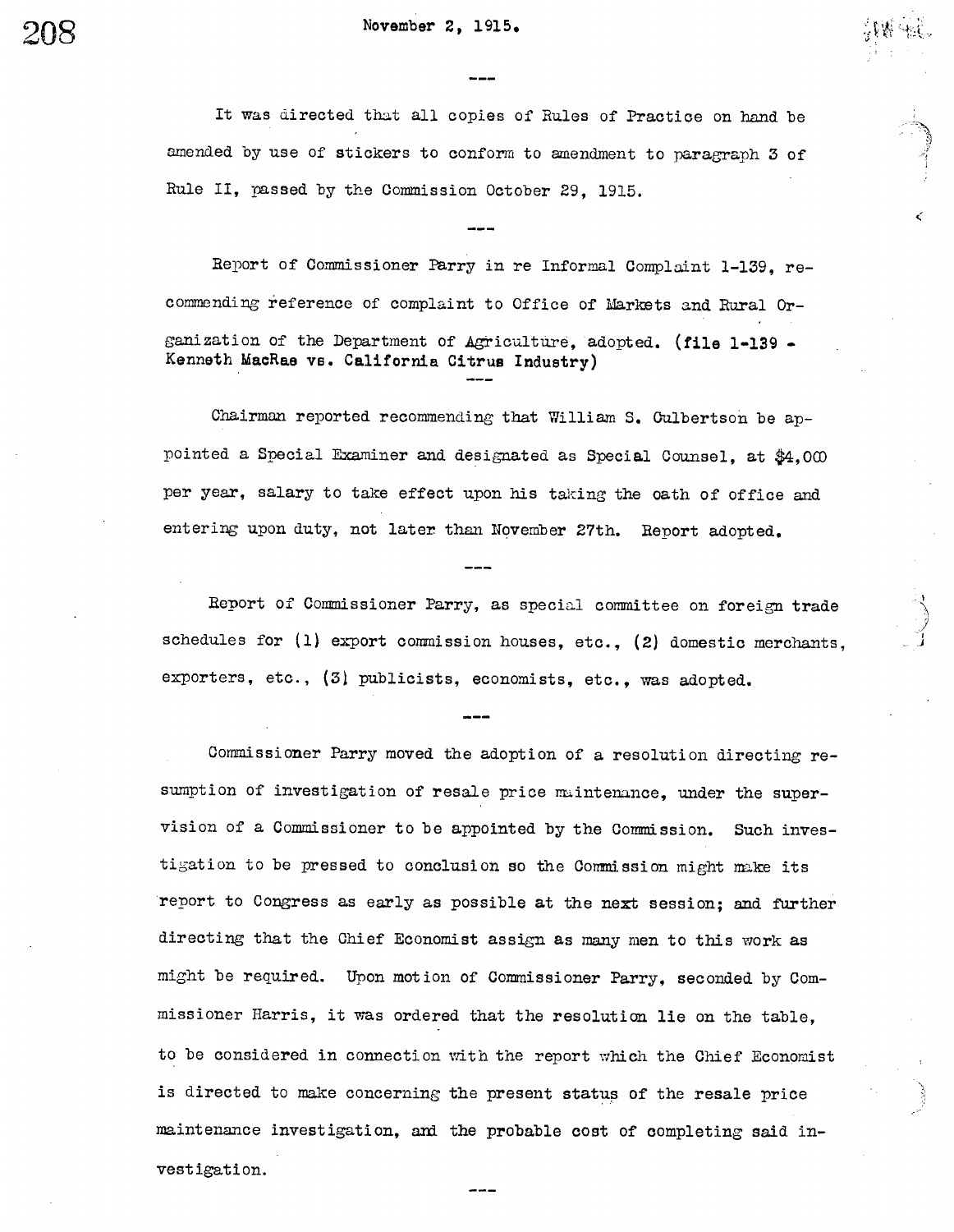tJ!

 $\mathbf{I}$ 

Commissioner Parry submitted report covering amount and cost of supplies ordered during the month of October, 1915, which was ordered filed.

Resolutions ordering the actions noted below, with reference to

ž)

the following complaints, were adopted:

- Informal Complaint 1-79 B. Gilham, in re Conditions in Clay Mining and Marketing. Withdrawn from the Docket Di vision and transferred to Economic Department for consideration with foreign trade investigation.
- Informal Complaint 1-65 Wilcox, Crittenden & Co., in re Price of Zinc. Ordered withdrawn from the Docket Division and transferred to Division of Mails and Files.
- Informal Complaint 1-115 General Federation of Women's Clubs v. Moving Picture Film "Poison." Ordered withdrawn from the Docket Division and transferred to Division of Mails and Files.
- Informal Complaint  $1-104$  Frank F. Casseday  $v$ . American Smelting and Refining Co. Ordered withdrawn from Docket Division and transferred to Division of Corporation Reports.

Informal Complaint 1-100 - F. E. Cudell, in re Price of Zinc. Ordered referred to Department of Justice.

- Informal Complaint 1-58 Samson Electric Co. vs. Western Electric Co. and New England Telephone and Telegraph Co. Ordered consolidated with Informal Complaint 1-137 and Informal Complaint 1-106.
- Informal Complaint 1-99 Ross A. Collins, Attorney General of Mississippi  $v$ . Sons of Plato, et al. Ordered withdrawn from Docket Division and transferred to Division of Mails and Files.
- Informal Complaint 1-59 Forstmann & Huffman Co.<br>v. Textile Alliance. Ordered withdrawn from Docket Division and transferred to Mails and Files Division.
- Informal Complaint 1-128 Fir Tree Lumber Co.. in re Shipowning Lumber Brokers. Ordered withdrawn from Docket Division and referred to Economic Department for consideration with lumber hearings and reports.
- Informal Complaint 1-72 A. N. Lantz v. Prune Buyers' Pool. Ordered withdrawn from Docket Division and referred to Division of Markets and Rural Organiza-<br>tion of the Department of Agriculture.
- Informal Complaint 1-18 J. H. Mink v. Boise-Payette River Power & Electric Co. Ordered withdravm from Docket Division and transferred to Division of Corporation Reports.
- Informal Complaint 1-33 H. J. Hammond v. Prairie Oil & Gas Co. and Regional Bond & Investment Co. Ordered withdrawn from the Docket Division and transferred to Division of Mails and Files.
- Informal Complaint 1-8 Joe E. Price v. Theatrical<br>Trust Exchanges. Ordered withdrawn from Docket Division and transferred to Division of Mails and Files.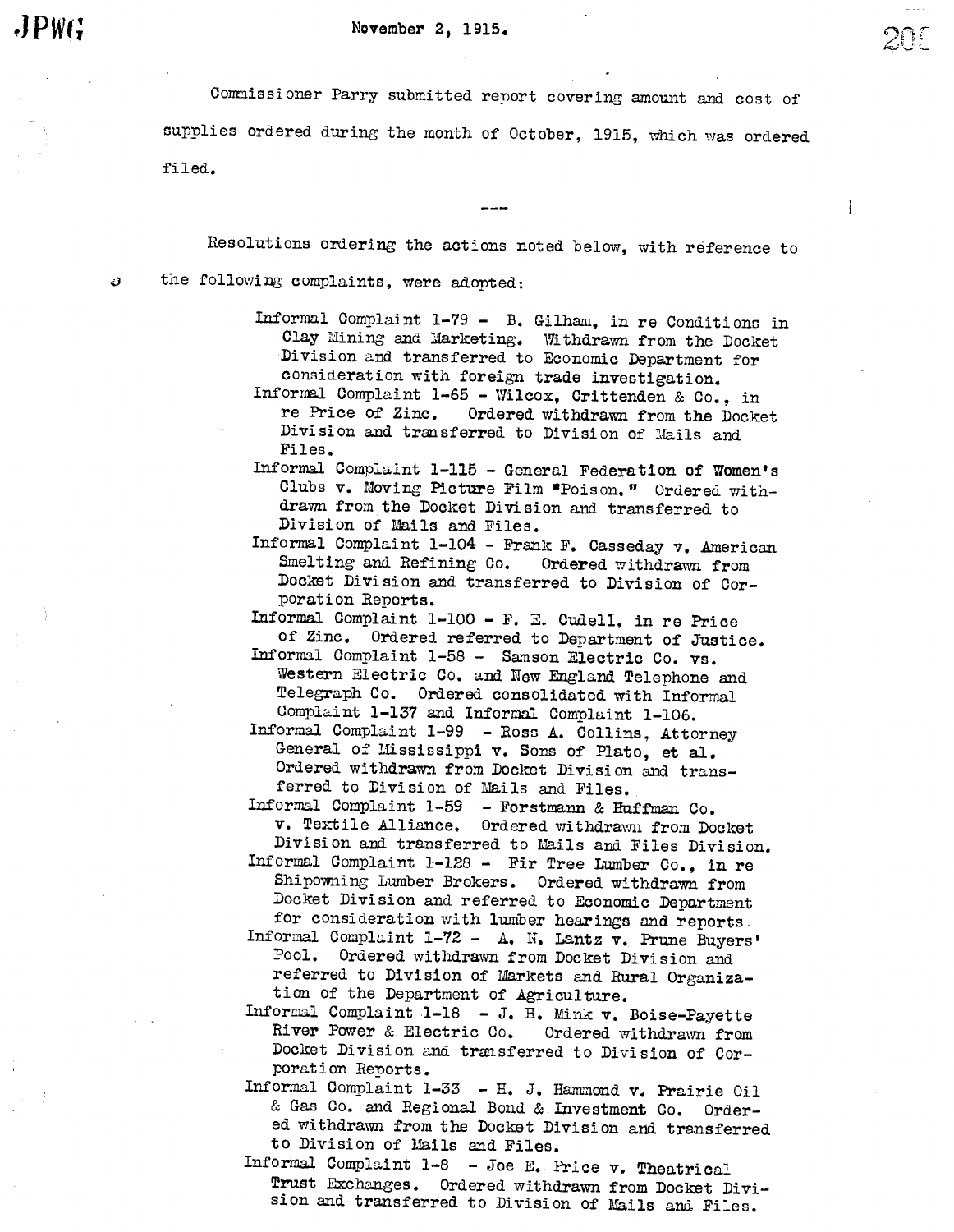November 2, 1915. November 3, 1915.

Informal Complaint 1-2 - F. A. Partlow v. Bridge and Leonard. Ordered referred to Division of Markets and Rural Organization of the Department of Agriculture.

a was a sir we aggined come workers and the

- Informal Complaint 1-60. B. F. Bennett v. Wool Merchants. Ordered withdrawn from Docket Division and referred to Division of Mails and Files.
- Informal Complaint 1-55 A. W. Thomas v. Ammonia Trust. Ordered withdrawn from Docket Division and referred to Division of Mails and Files.
- Informal Complaint 1-54 Mercantile Printing Co., Ltd. v. American Paper & Pulp Association and Writing Paper Manufacturers' Association. Ordered withdrawn from Docket Division and referred to Division of Mails and Files.

Informal Complaint 1-53 - N. O. Nelson, in re Wheat Speculation. Ordered withdrawn from Docket Division and transferred to Division of Mails and Files. Informal Complaint 1-51 - M. A. Whiting, in re Stor-

age of Sugar, etc. Ordered withdrawn from Docket Division and transferred to Division of Mails and Files.

Informal Complaint 1-49 - Harry B. Stilz v. Curtis Publishing Co. Ordered withdrawn from Docket Division and transferred to Division of Mails and Files.

At 1:00 o'clock, p. m., the Commission adjourned to meet November

3, 1915, at 10:00 a. m.

(fach te htm

Chairman.

Attest:

D

Acting Secretary.

MEETING OF FEDERAL TRADE COMMISSION

November 3, 1915, 10:00 A. M.

Joseph E. Davies, Chairman Edward N. Hurley, Vice Chairman William J. Harris William H. Parry George Rublee

21 O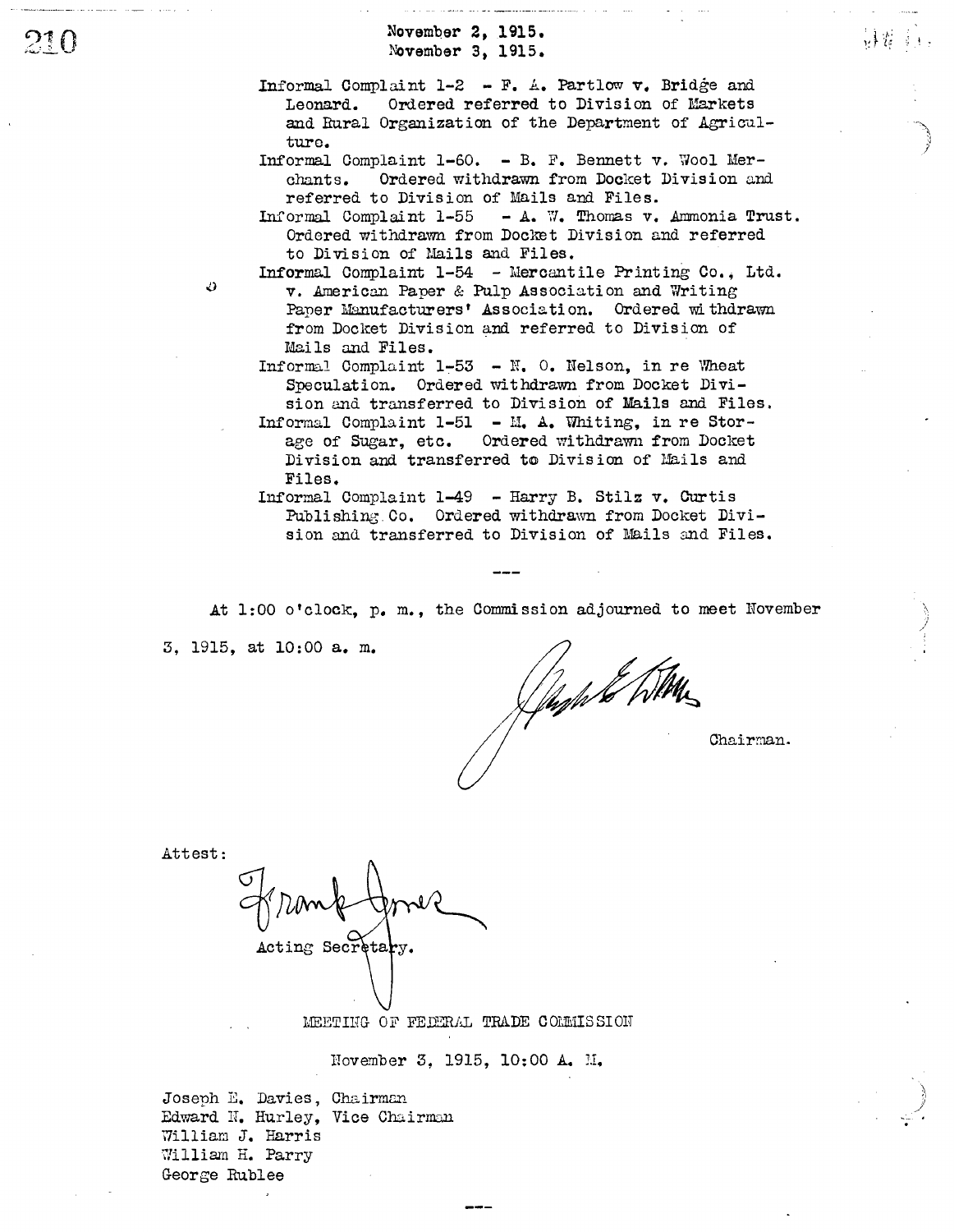### November 3, 1915.

 $JPWG$ 

つしし

Commissioner Harris orally reported that he had carefully examined the text of the Report on the Fertilizer Industry, and that he recommended the same be sent to the Public Printer to be put in galley. Report adopted.

Commissioner Harris orally reported his plans for conducting the investigation of the gaseline sitution in the State of Georgia and the cotton buying situation in North and South Carolina and Georgia, heretofore referred to him. Report adopted.

Report of Commissioner Parry on messenger service adopted. Ordered that one additional messenger boy at \$480 be employed from the classified service, and assigned to the Economic Division.

Ordered that the hearings of Duane, Morris & Heckscher and A. Mitchell Palmer, counsel for the Alpine Evaporated Cream Co., et al., set for November 24, 1915, be deferred until some date to be hereafter decided upon.

Promotion of W. T. Roberts, Special Attorney, from a salary of \$2280 per annum to a salary of \$2460 per annum was ordered, effective upon taking the oath and entering upon duty.

At 12:15 p.m. the Commission adjourned to the hour of 2:30 p.m.

The Commission reassembled at the hour of 2:30 o'clock, p. m. Joseph E. Davies, Chairman Edward N. Hurley, Vice Chairman William J. Harris Will H. Parry George Rublee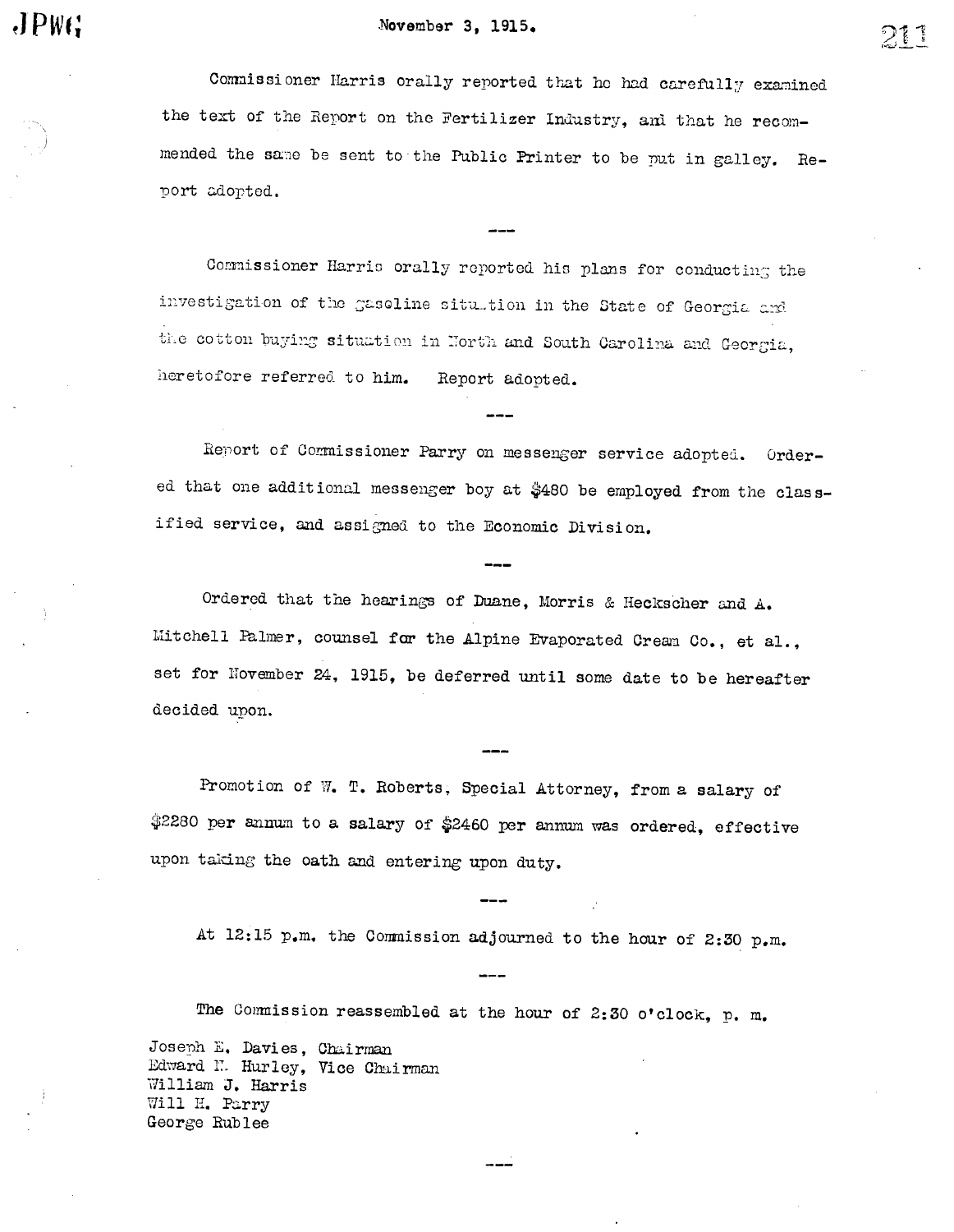An informal conference was held with Mr. H. O. Helson, of the N. O. Nelson Manufacturing Co., St. Louis, Mo., and Mr. T. R. Barnes. of the Barnes Manufacturing Co. of Mansfield, Ohio, representing the Sanitary Enameled Ware Association, who presented a plan relating to their industry, as set forth in Stenographic Report File A-6931.

An informal conference was held with Mr. John R. McKnight, of Elkins Park, Pa.; Mr. R. A. Patton, President Abram Cox Stove Co., Philadelphia, Pa.; Mr. H. E. Campbell. Treasurer, Reading Stove Works. Reading, Pa., a committee representing the Keystone Association, who appeared before the Commission (see Stenographic Report File A-6952).

An informal conference was held with Mr. Louis W. Arny. Secretary. The Leather Belting Exchange, 918 LaFayette Building, Philadelphia, Pa., also President, National Association of Leather Belting Manufacturers. in re plan for operation of The Leather Belting Exchange, (see Stenographic File No. A 6994).

At the hour of 6 o'clock, p.m., the Commission adjourned to November 5. 1915. at 10:00 a. m.

"WE WM Chairman.

Attest:

 $\texttt{ActingSecurity.}$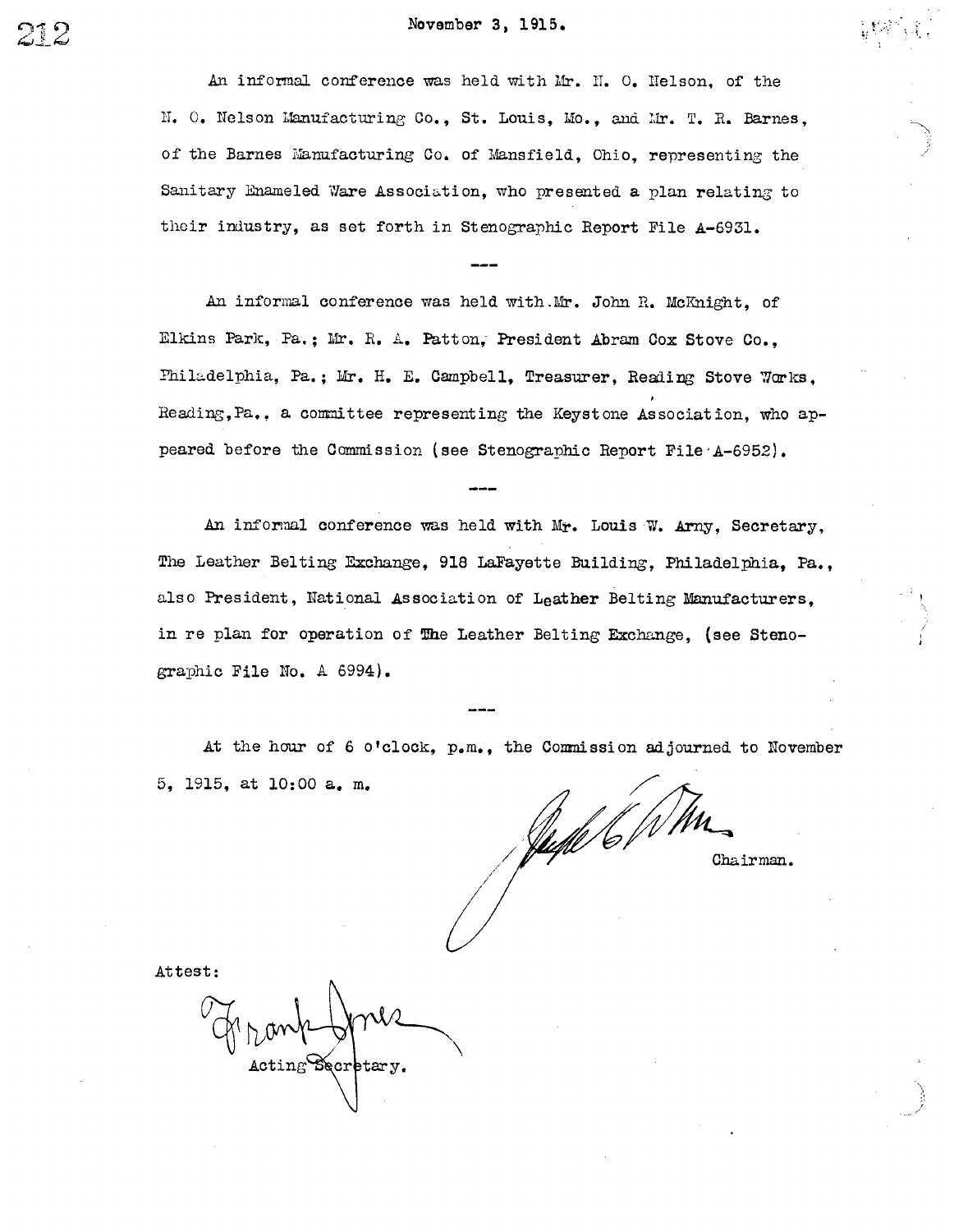$-1$ ,  $-1$ 

November 4, 1915. No meeting' held.

November 5, 1915. No meeting held.

### MEETING OF FEDERAL TRADE COMMISSION.

November 6, 1915, 10:00 A. M.

Joseph E. Davis. Chairman Will H. Parry George Rublee

Report of Commissioners Parry and Rublee on conference with Attorney General, in re Informal Complaint 1-13, Farmington Shoe Manufacturing Co. v. United Shoe Machinery Co., adopted.

The Chairman reported that he had notified A. Mitchell Palmer, counsel for Alpine Evaporated Cream Co. et al., of postponement of hearing.

Assignments of informal complaints were made by lot to Commissioners as noted, below:

Chairman Davies:

Informal Complaint 1-14: C. L. Davis v. Taylor-Lowenstein & Co.

Informal Complaint 1-75: United States Acoustical Correction Co. v. H. W. Johns-Manville Co.

Informal Complaint 1-76: United States Lightning Conductor Co. v. Reyburn, Hunter & Co.

Informal Complaint 1 88: C. 11. Barnes-Wilcox Co. v. State School Textbook Depositories.

Informal Complaint 1-91: C. A. Waldron v. Eastman Kodale Co.

Informal Complaint 1-106: R. B. Swayne, Inc., v. Western Electric Co.

Informal Complaint 1-126: Frank Holton & Co. v.C. G. Conn, Inc.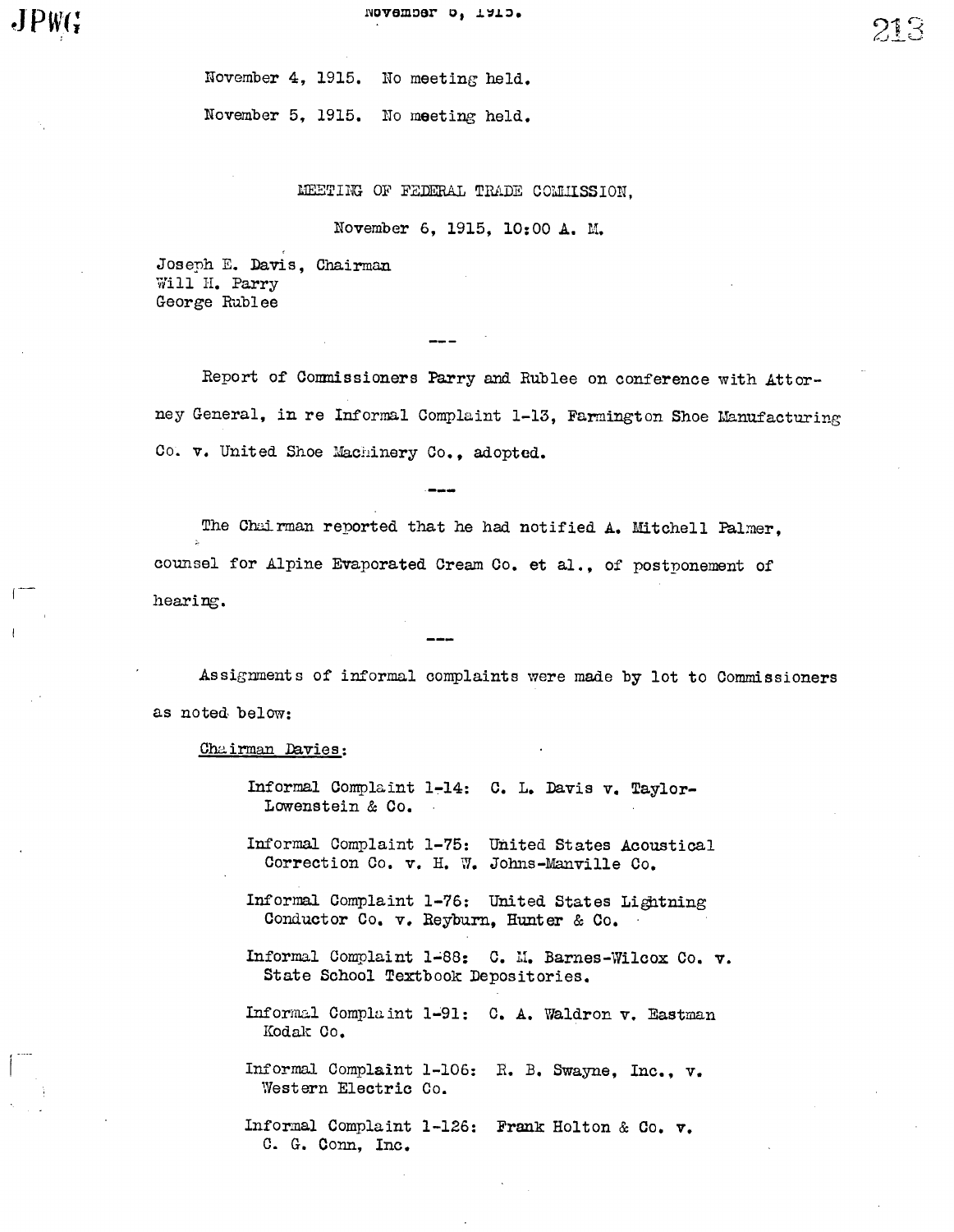Informal Complaint 1-134: Corby Commany v. Fleischmann Co.

 $\mathcal{L}(\mathcal{C})$  ,  $\mathcal{L}(\mathcal{C})$  ,

Informal Complaint 1-136: J. R. Hartline v. Coca-Cola Co.

Informal Complaint 1-151: J. A. Stewart v. Kelly Axe Manufacturing Co.

Informal Complaint 1-157: Hamberger-Polhemus Co. v. W. R. Grace & Co.

### Commissioner Hurley:

- Informal Complaint 1-10: J. M. Anderson Grocer Co. v. Cudahy Packing Co.
- Informal Complaint 1-11: J. M. Anderson Grocer Co. v. Proctor & Gamble Co. and Proctor & Gamble Distributing Co.
- Informal Complaint 1-12: J. M. Anderson Grocer Co. v. Corn Products Co., National Starch Co. and St. Louis Syrup and Preserving Co.
- Informal Complaint 1-16: Standard Compressed Yeast Co. v. The Fleischmann Co.
- Informal Complaint 1-39: General Roofing Manufacturing Co. v. General Roofing Co.
- Informal Complaint 1-43: Seeman Brothers v. American Grocers Society, Inc.
- Informal Complaint 1-56: American Stone Co. v. Rhodes & Co.
- Informal Complaint 1-120: Joseph Kay v. Fleischmann Co.
- Informal Complaint 1-129: W. W. Turner & Co. v. Mishawaka Woolen Manufacturing Co.
- Informal Complaint 1-138: New Bedford Textile Co. v. Competitors.
- Informal Complaint 1-147: Beckwith Railway Fog Signal Co. v. J. L. & D. S. Riker, Inc.
- Informal Complaint 1-152: Van Emon Elevator Co. v. Elevator Supply & Repair Co.

Informal Complaint 1-154: C. E. Hoffman v. Standard Oil Co.

#### Commissioner Parry:

Informal Complaint 1-13: Farmington Shoe Manufacturing Co. v. United Shoe Machinery Co.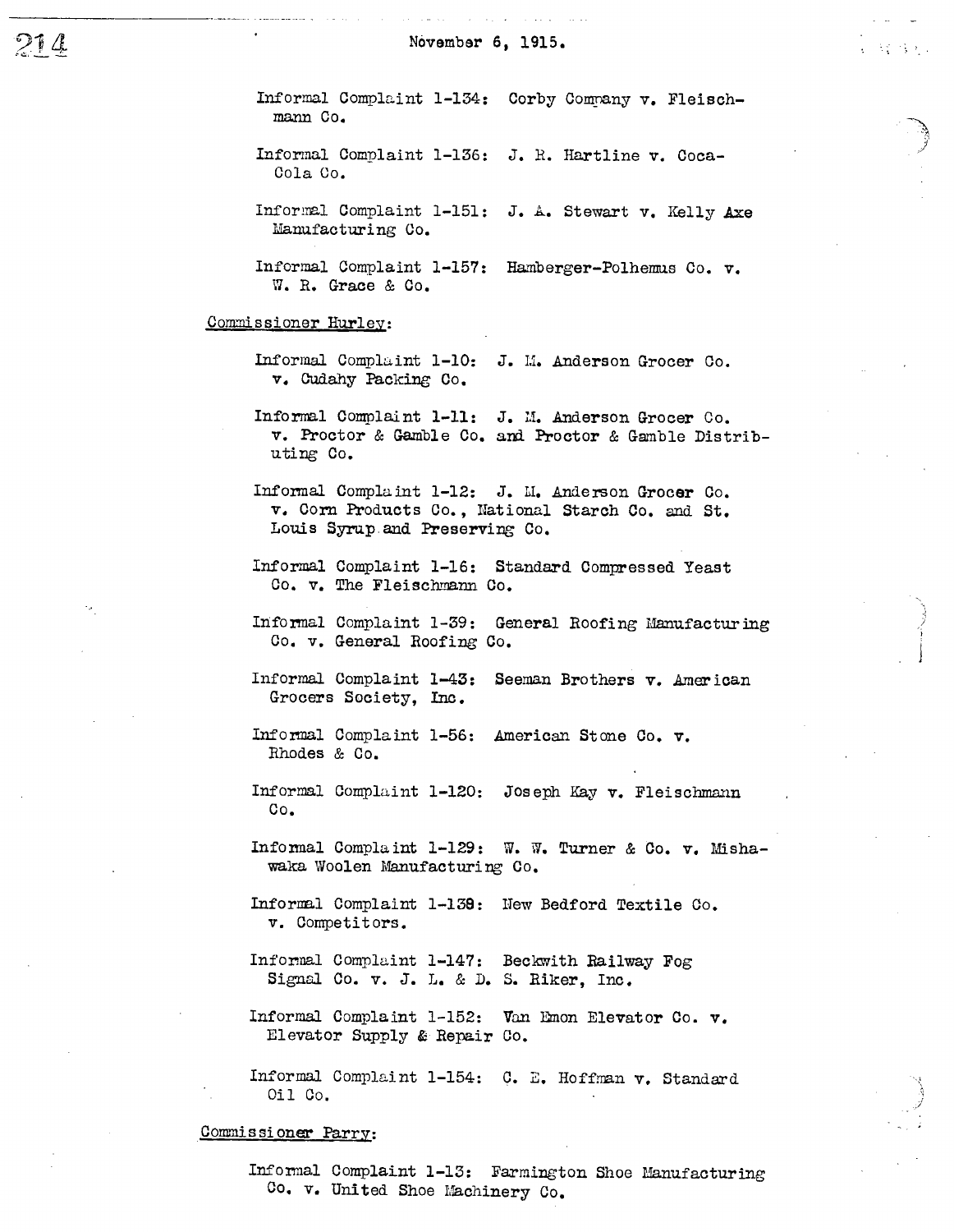Informal Complaint 1-20: Western Fuel Association v. Wyoming Coal Co. and Lion Coal Co.

- Informal Complaint 1-46: Pacific Sanitary Manufacturing Co. v. Standard Sanitary Manufacturing Co.
- Informal Complaint 1-63: Northwestern Brokerage Co. v. Ryan-Newton-Virden Interests.

Informal Complaint 1-67: Department of Agriculture, Office of Markets and Rural Organization, v. Charles Weinberger, Secretary, Louisiana Strawberry Distributing Co.

- Informal Complaint 1-78: American Fair Trade League v. Lit Brothers.
- Informal Complaint 1-93: Imperial Sugar Co. v. American Sugar Refining Co. and Great Western Sugar Co.
- Informal Complaint 1-95: Louis Klein v. Chester Kent & Co.
- Informal Complaint 1-98: S. C. Peirce & Sons v. Standard 011 Co.
- Informal Complaint 1-130: Star Candy Works v. Beech Nut Packing Co.
- Informal Complaint 1-156: E. W. Wing and L. J. Perkins v. Continental Oil Co.
- Informal Complaint 1-159: National Enameling and Manufacturing Co. v. National Tube Co.
- Informal Complaint 1-160: Frank A. Dussault v. Peterson & Packer Coal Co.

Request for Ruling 2-27: F. Mayer Boot & Shoe Co.

### Commissioner Rublee:

- Informal Complaint 1-1: Cluett, Peabody & Co., Inc., v. National Binding Machine Co.
- Informal Complaint 1-4: Belle City Incubator Co. v. Rayo Incubator Co.
- Informal Complaint 1-23: New York Bank Note Co. v. New York Stock Exchange.
- Informal Complaint 1-74: Interstate Electric Co. v. Benjamin Electric Manufacturing Co.
- Informal Complaint 1-86: A. H. Phillips v. Procter & Gamble Co. and Procter & Gamble Distributing Co.

Informal Complaint 1-89: C. J. Rainear & Co. v. National Tube Co. and Crane Company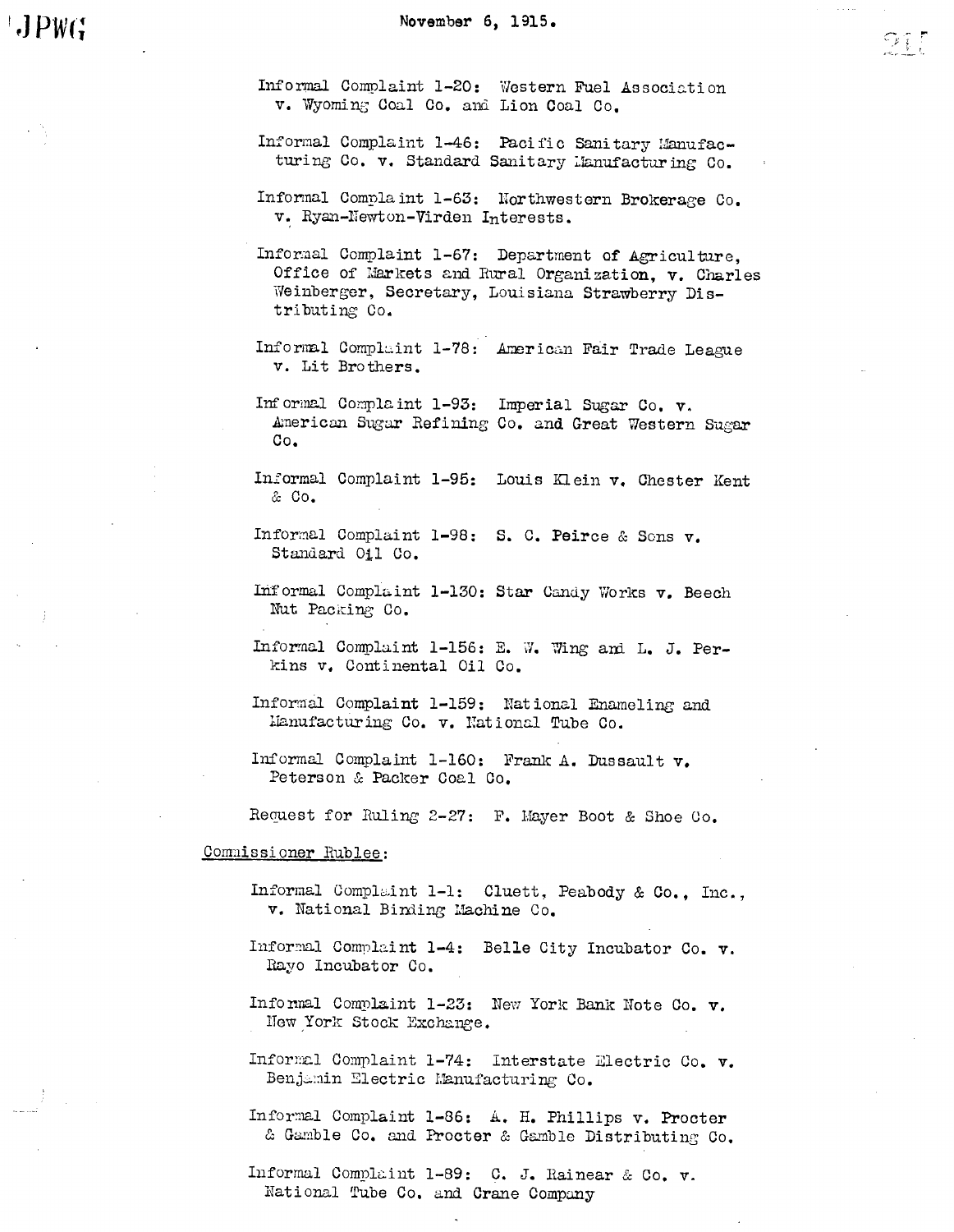Informal Complaint 1-96: Fosston Manufacturing Co. v. J. L. Owens Co.

真诚自言

- Informal Complaint 1-97: J. L. Owens Co. v. Fosston Manufacturing Co.
- Informal Complaint 1-101: Edwin P. Corbett v. Jobbers, etc.
- Informal Complaint 1-124: S. D. Sejler and S. DeSayda v. "Another Party."
- Informal Complaint 1-145: Pyramid Mercantile Co. v. J. S. Brown Mercantile Co. et al.
- Informal Complaint 1-146: Electric Corporation v. Holabird-Reynolds Electric Co.
- Informal Complaint 1-150: C. W. Degnan v. Purington Paving Brick Co.

In conformity with the above action, the action of the Commission on October 30, 1915, directing the Joint Board of Review to make report upon the following pending complaints was rescinded:

- Informal Complaint 1-10: J. M. Anderson Grocer Co. v. Cudahy Packing Co.
- Informal Complaint 1-11: J. M. Anderson Grocer Co. v. Procter & Gamble Co. and Procter & Gamble Distributing Co.
- Informal Complaint 1-12: J. M. Anderson Grocer Co. v. Corn Products Co., National Starch Co., and St. Louis Syrup and Preserving Co.
- Informal Complaint 1-96: Fosston Manufacturing Co. v. J. L. Owens Co.
- Informal Complaint 1-97: J. L. Owens Co. v. Fosston Mamufacturing Co.

Mr. James W. Nichol was appointed Clerk to the Chairman. effective upon taking the oath of office and entering upon duty, at a salary of \$1,800 per annum until otherwise ordered.

In the absence of Commissioner Harris, Commissioner Parry was appointed a committee for recommendations for promotions on the statutory roll.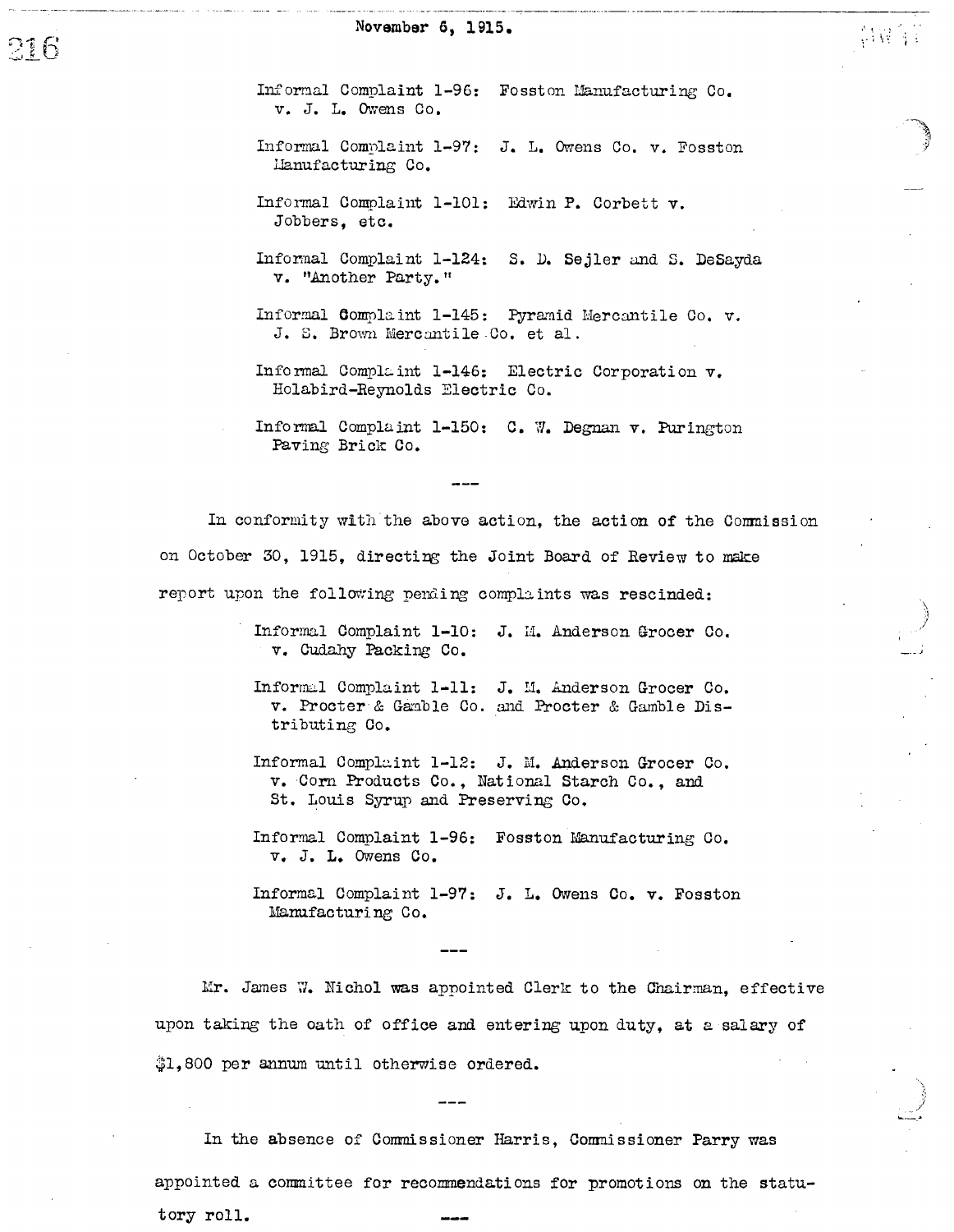$JPW(\frac{1}{2})$ November 8, 1915.  $\overline{21}$ 

At 11:30 a. m. the Commission adjourned to meet November 8, 1915,

at 10:00 o'clock a.m.

Sull CONTIN

Attest:

Secretary.

November 7, 1915. Sunday.

MEETING OF FEDERAL TRADE COMMISSION

November 8, 1915, 11:00 A. M.

Joseph E. Davies, Chairman Edward N. Hurley, Vice Chairman Will H. Parry George Rublee

Resolutions directing the following action with reference to complaints not ed below were adopted:

Informal Complaints.

- 1-7 Farmers and Producers Association of Montana v. Great Western Sugar Co. Withdrawn from Docket Division and transferred to Economic Department.
- 1-25 William H. Richmond v. Windstacker Manufacturers. Withdrawn from the Docket Division and transferred to Mails and Files Division.
- 1-29 National Petroleum Association v. South Penn Oil Co. Withdrawn from Docket Division and transferred to Chief Economist.
- 1-6 Toch Bros. Withdrawn from Docket Division and transferred to Economic Depatment for consideration in connection with foreign trade investigation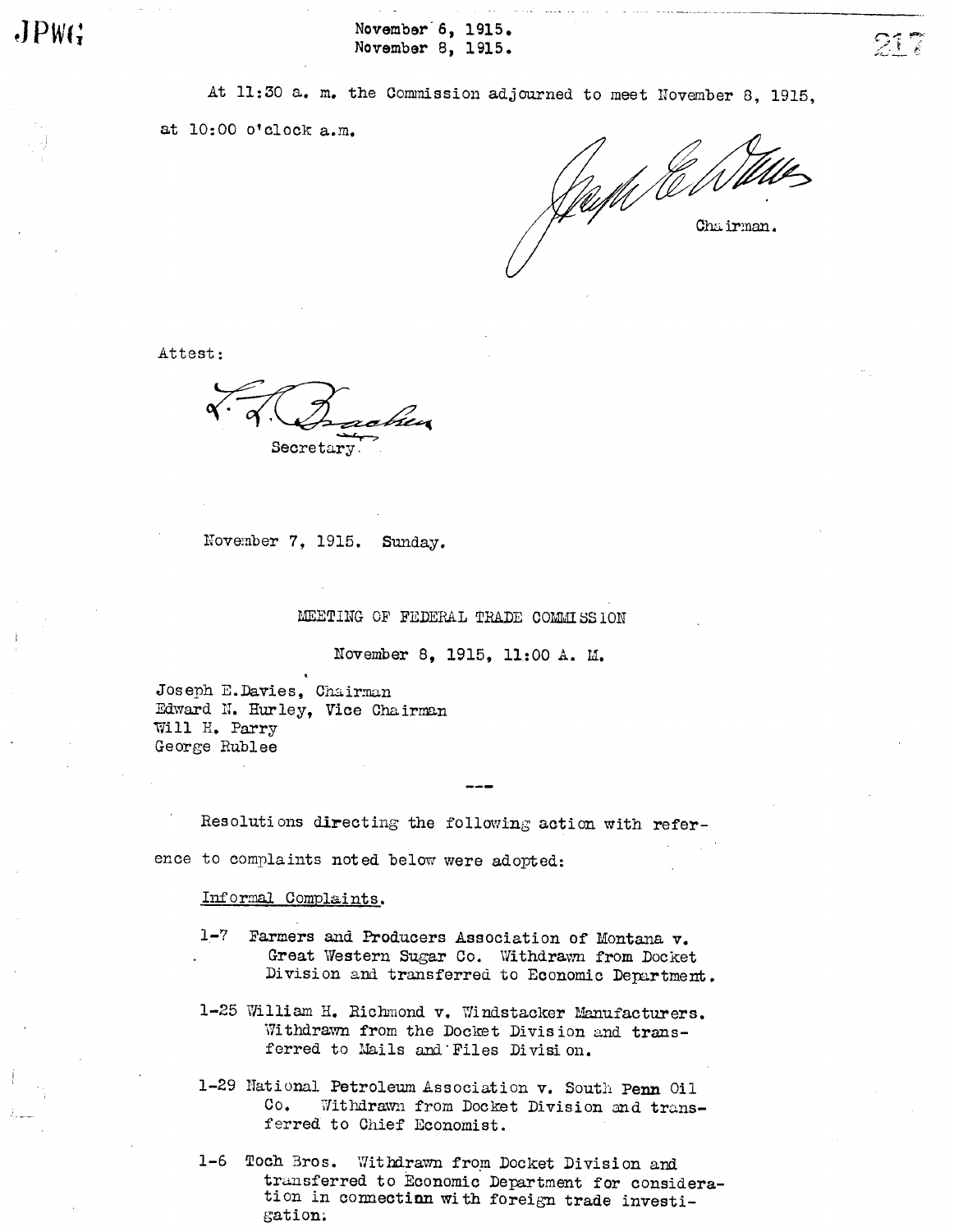1-28 Hussey-Binns Shovel Co. v. Shovel Manufacturing Industry. Withdrawn from Docket Division and transferred to Economic Department for consideration by the Division of Corporation Reports.

Hm R.

Complaints were assigned to Commissioners, by lot, as

follows:

Informal Complaints

1-26 Joplin Mercantile Co. v. Milwaukee Beer Co. Vice Chairman Hurley.

1-22 E. Morrel v. Barrett Manufacturing Co. et al. Commissioner Harris.

1-34 Miller v. Competitors Chartering Steamer. Commissioner Rublee.

1-24 Yankton Brick & Tile Co. v. Sioux City, Iowa, Corporation. Commissioner Parry.

1-35 John F. Nash v. Wyker Co. Commissioner Parry.

1-31 Montpelier Fruit Growers' Association v. J. E. Chairman Davies. Terry.

Report of the Assistant Chief Economist in re letter of R. Conner, File A 6153, recommending that no action be taken, was adopted.

Report of Joint Board of Review, recommending that specific complaints regarding discriminatory comitions in gasoline be consolidated with the general investigation of the industry, was adopted.

Letter of Mr. Harold D. Warhurst, of the Friendly Society of Engravers, transmitted to the Commission by Secretary Redfield, (File A.6754), together with all correspondence with reference to "dumping," (File 8409-1), was referred to the Economic Department.

218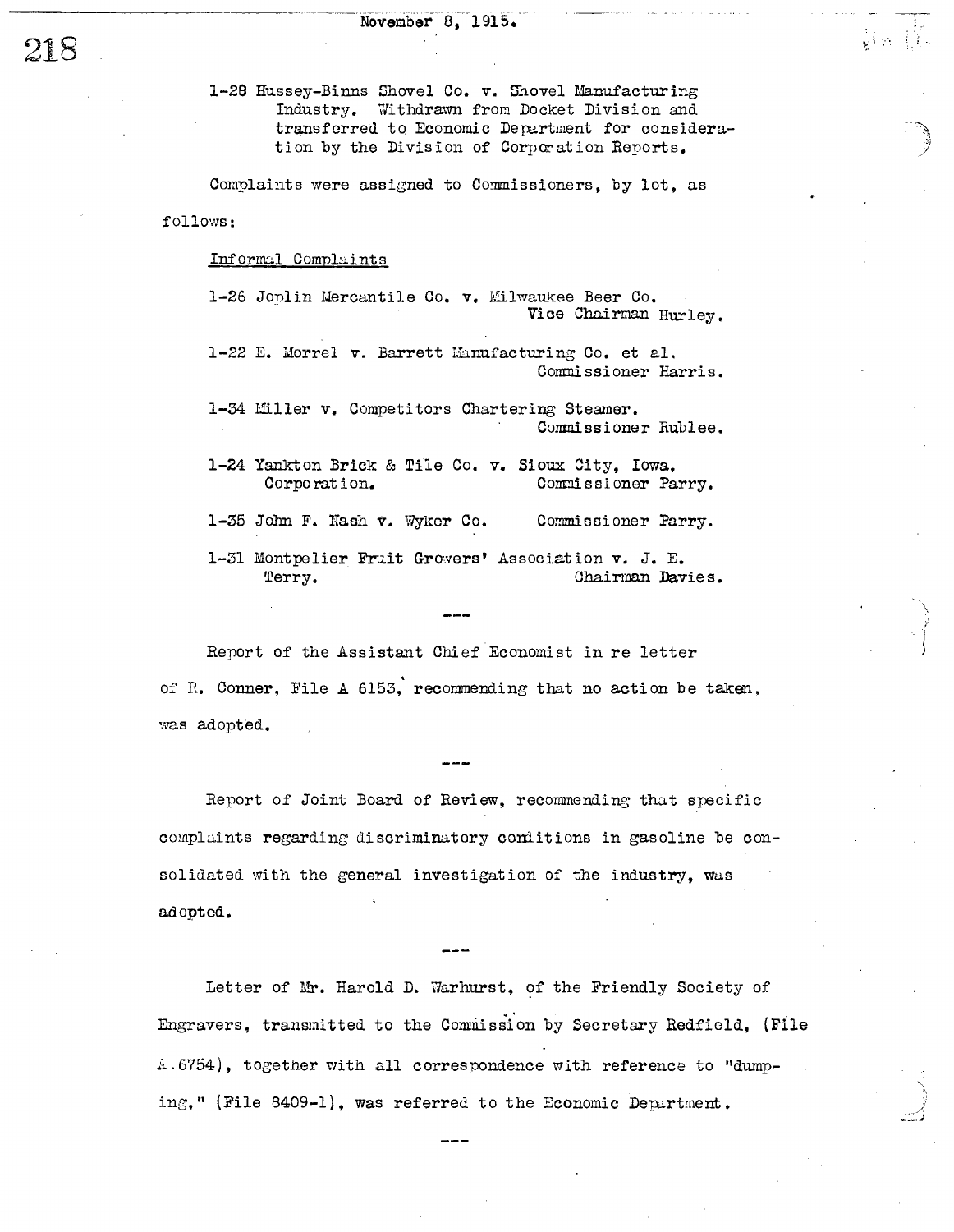# $\mathbf{J}$   $\mathbf{P}$ W( $\mathbf{r}$  and  $\mathbf{V}$   $\mathbf{A}$   $\mathbf{A}$   $\mathbf{A}$   $\mathbf{A}$   $\mathbf{A}$   $\mathbf{A}$   $\mathbf{A}$   $\mathbf{A}$   $\mathbf{A}$   $\mathbf{A}$   $\mathbf{A}$   $\mathbf{A}$   $\mathbf{A}$   $\mathbf{A}$   $\mathbf{A}$   $\mathbf{A}$   $\mathbf{A}$   $\mathbf{A}$   $\mathbf{A}$   $\mathbf{A}$

The Secretary was directed to make an appointment with Mr. Merle Sidener, Chairman, Hational Vigilance Committee, Associ ted Advertising Clubs of the World, to appear before the Commission on Tuesday, November 23, 1915, at 3:30 p.m.

The Secretary was directed to make an appointment with Mr. J. W. Conchar, General Secretary and Treasurer, Metallic Bedstead & Supply Manufacturers' Alliance, to appear before the Commission on Tuesday, November 23, 1915, at 2:30 p.m.

Letter of Mr. W. F. Powers, President, National Association of Employing Lithographers, dated October 12, 1915 (File A 6212), was referred to Commissioner Hurley.

Report of Commissioners Parry and Rublee in re letter of Mr. Alonzo H. Stewart, dated July 3, 1915 (File 8006-14), was adopted.

Action of Commissioner Parry in making request of Department of State for conference between Mr. Thomas Sammons, Counsel General at Shanghai, China, with a representative of the Commission, regarding trade conditions in the Orient, was approved.

Thereupon, at the hour of 1:00 p.m., the Commission adjourned to meet at  $l0:00$  a.m., November 9, 1915.

Chai rman.

Attest:

Secretary.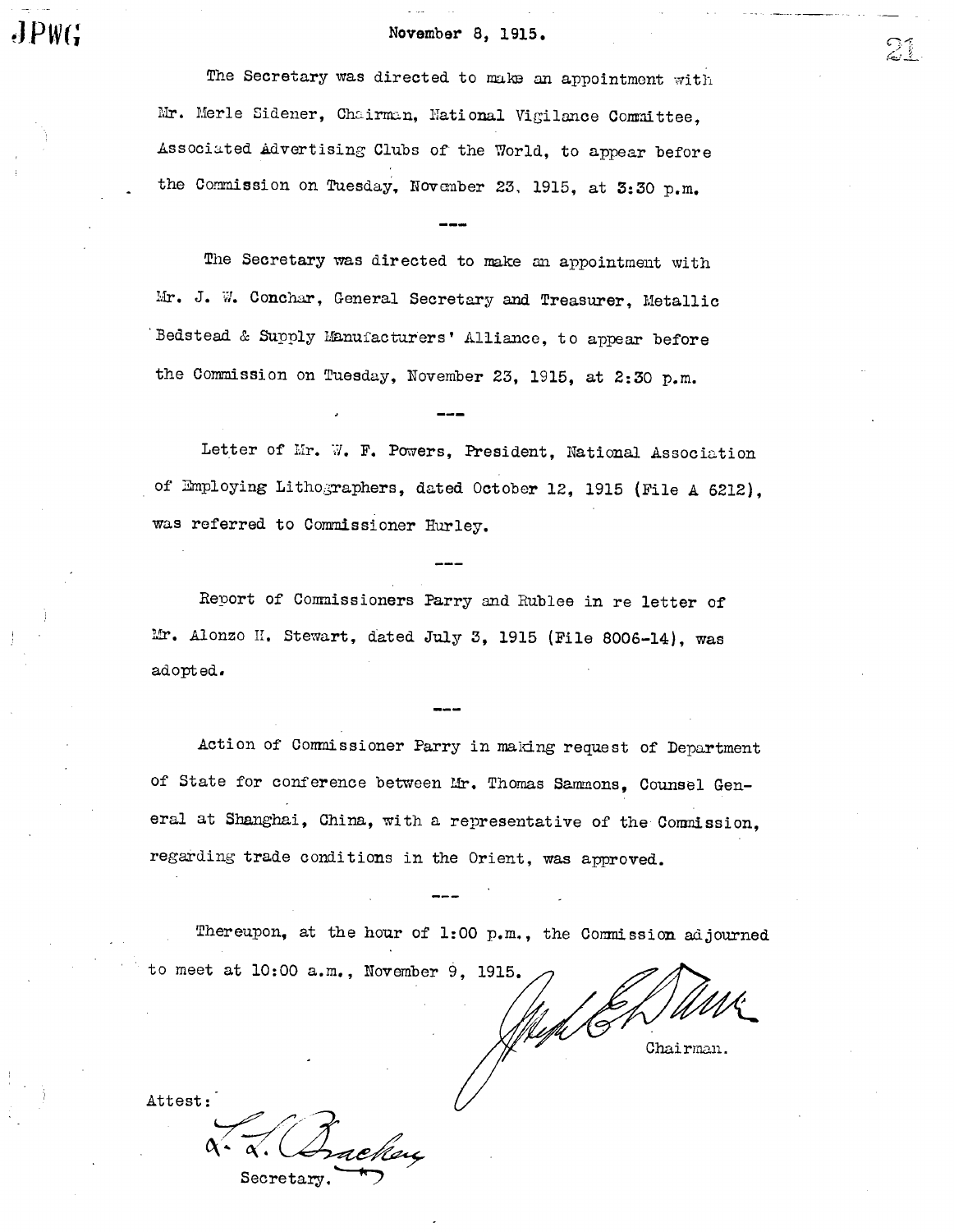November 9, 1915. No meeting held.

November 10,1915. No meeting held.

### MEETING OF FEDERAL TRADE COMMISSION

November 11, 1915 - 10:30 A. M.

Joseph E. Davies, Chairman Edward N. Hurley. Vice Chairman Will H. Parry George Rublee

Oral report of Vice Chairman Hurley of a tentative plan to appoint an advisory board made up of members of the American Association of Public Accountants, to assist the Commission in its work of devising a plan of uniform cost accounting, was submitted. Matter referred to Vice Chairman Hurley for action.

Letter of Herbert S. Houston, dated November 9, 1915. addressed to Chairman Davies, presented. The Chairman was authorized to make an appointment with Herbert S. Houston, James Keeley, E. T. Meredith, and Merle Sidener, to appear before the Commission on Tuesday, November 23, 1915.

Report of Commissioner Rublee, approving the report of the Economic Department on its investigation of the beet sugar industry. adorted.

Commissioner Rublee presented his suggestions on a draft of the Annual Report of the Federal Trade Commission, prepared by the Chairman. Report and suggestions adopted. Secretary to submit amended draft for consideration and report of the other Commissioners.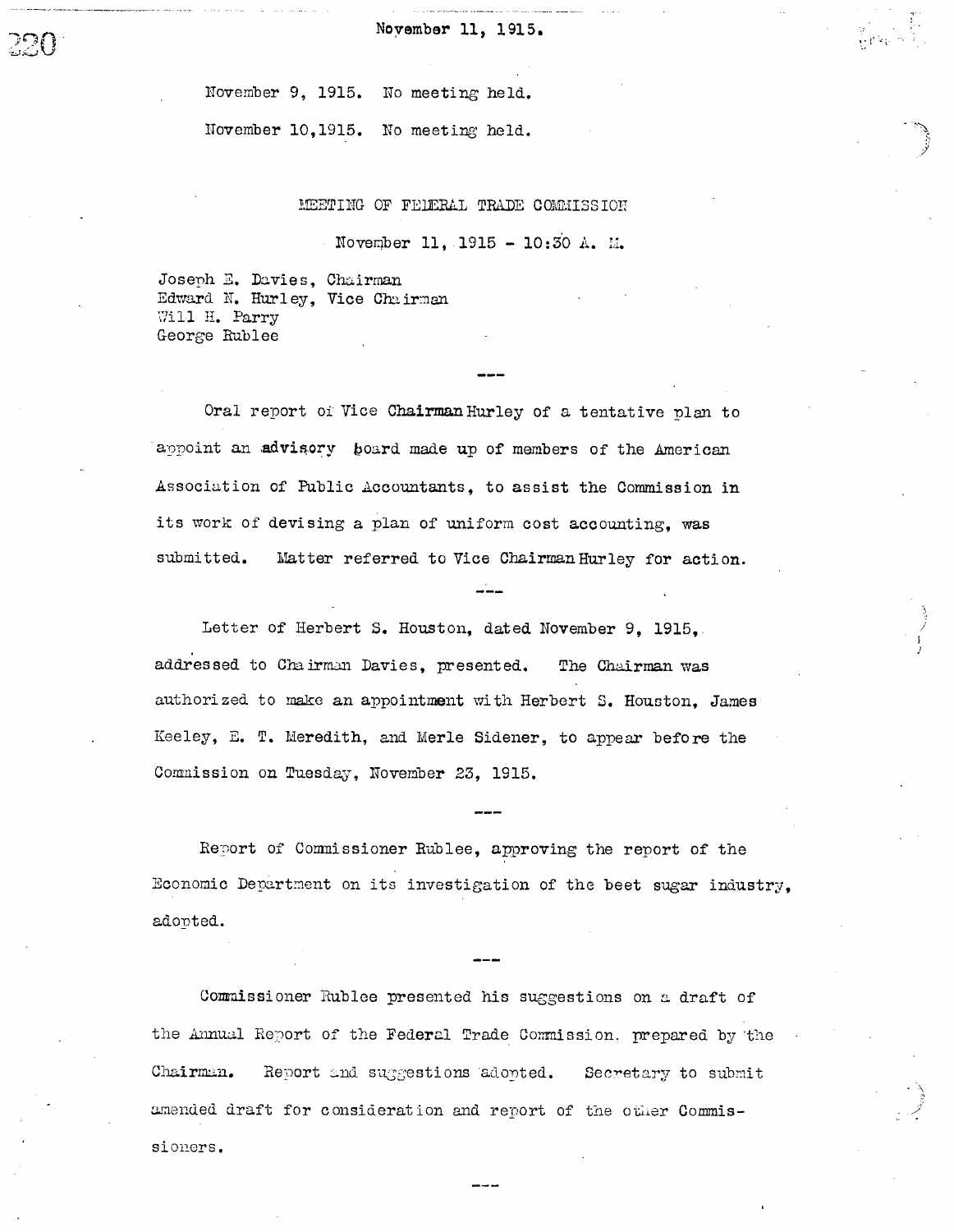# November 11, 1915.<br>November 12, 1915.

Hon. Thomas Sammons, Consul General of the United States at Shanghai, China, appeared before the Commission, upon its invitation, and gave valuable information as to competitive methods in China.

Report of Commissioners, Parry and Hurley in the matter of the application of Calvin C. Davis for three weeks leave of absence without pay, adopted.

Thereupon, at the hour of 12:30 p. m., the Commission adjourned to meet November 12, 1915, at 10:00 a. m.

Chairman.

Attest:

MEETING OF FEDERAL TRADE COMMISSION

November 12, 1915 - 10:00 A. M.

Joseph E. Davies, Chairman Edward N. Hurley, Vice Chairman Will H. Parry George Rublee

Secretary.

Ordered, That the request of the President of the United States (letter dated July 22, 1915) that the Federal Trade Commission make inquiry into foreign laws and customs regulations in Central and South America, and make a report thereof, with suggestions as to how modifications or changes therein can be made with benefit to trade between this country and the Latin-Ameri-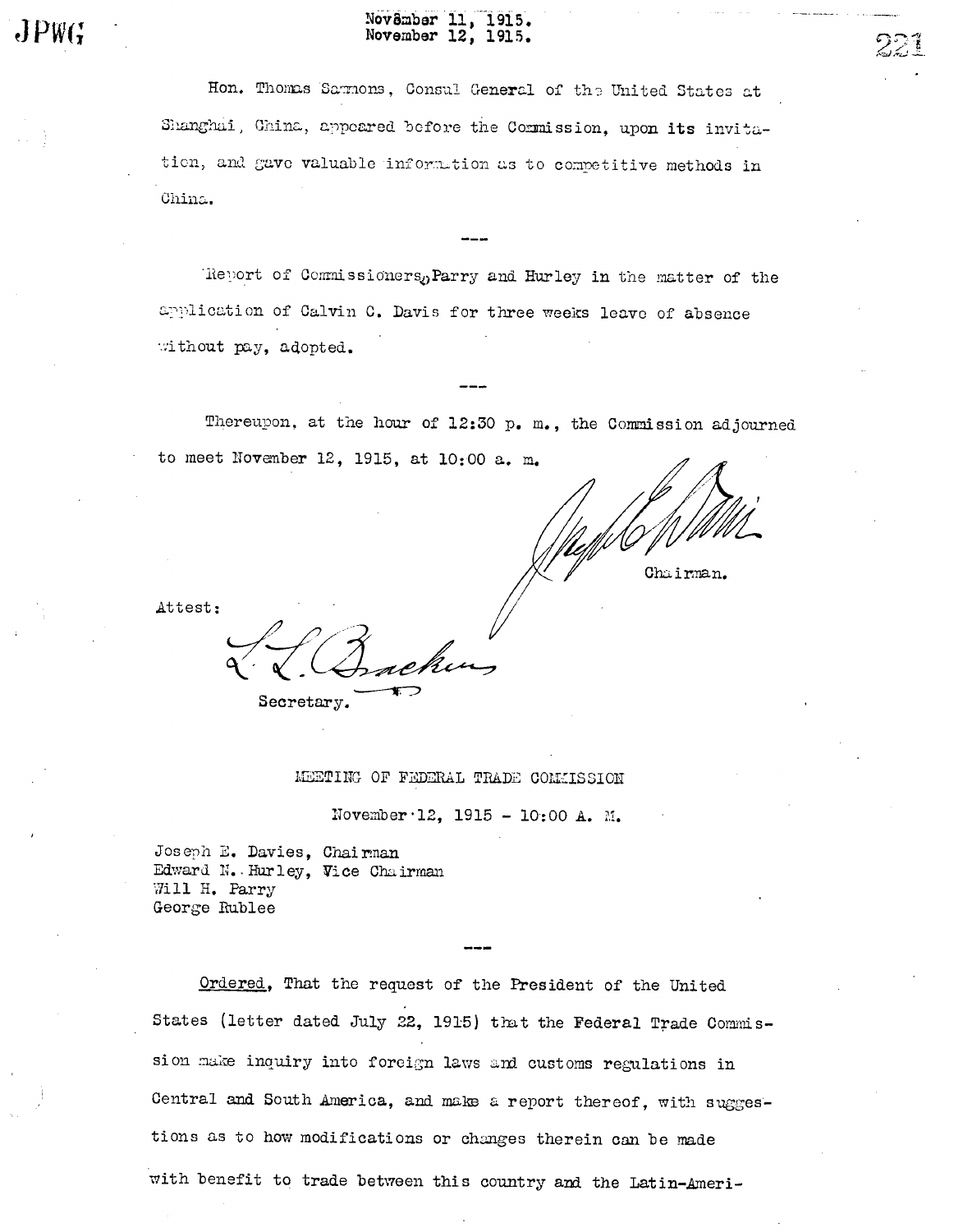### November 12, 1915.

can republics, be referred to a committee consisting of the Chairman and Vice Chairman Hurley, with power to conduct such investigation.

The matter of the employment of Robert H. Vorfeld in connection with the Foreign Trade Investigation and South and Central American tariffs, was referred to Commissioner Parry for report.

The matter of the increased compensation of Messrs. David L. Wing and William S. Culbertson during their proposed trip to South America, was referred to Commissioner Parry for report.

Letter of S. B. & B. W. Fleicher, dated November 9, 1915, (File A-7324) was referred to Commissioner Parry.

Letter of Beech-Nut Packing Co., dated November 8, 1915, (File A 7292) was referred to Commissioner Parry.

Informal complaint  $1-79$ , in re conditions in clay mining and marketing, as affected by imports and preferential rates, was referred to Commissi oner Rublee. (File 1-79 - B. Gilham VB. Conditions in Clay Industry).

Letter of Carl E. Ackerman, Secretary of Conference of Independent Retailers of the Metropolitan District, dated November 8, 1915 (File A-7306), together with resolution attached to said letter, was referred to the Economic Department.

Commissioners Harris and Parry were appointed a committee to make recommendations with reference to a plan of classifying positions held by noncivil-service employees of the Commission.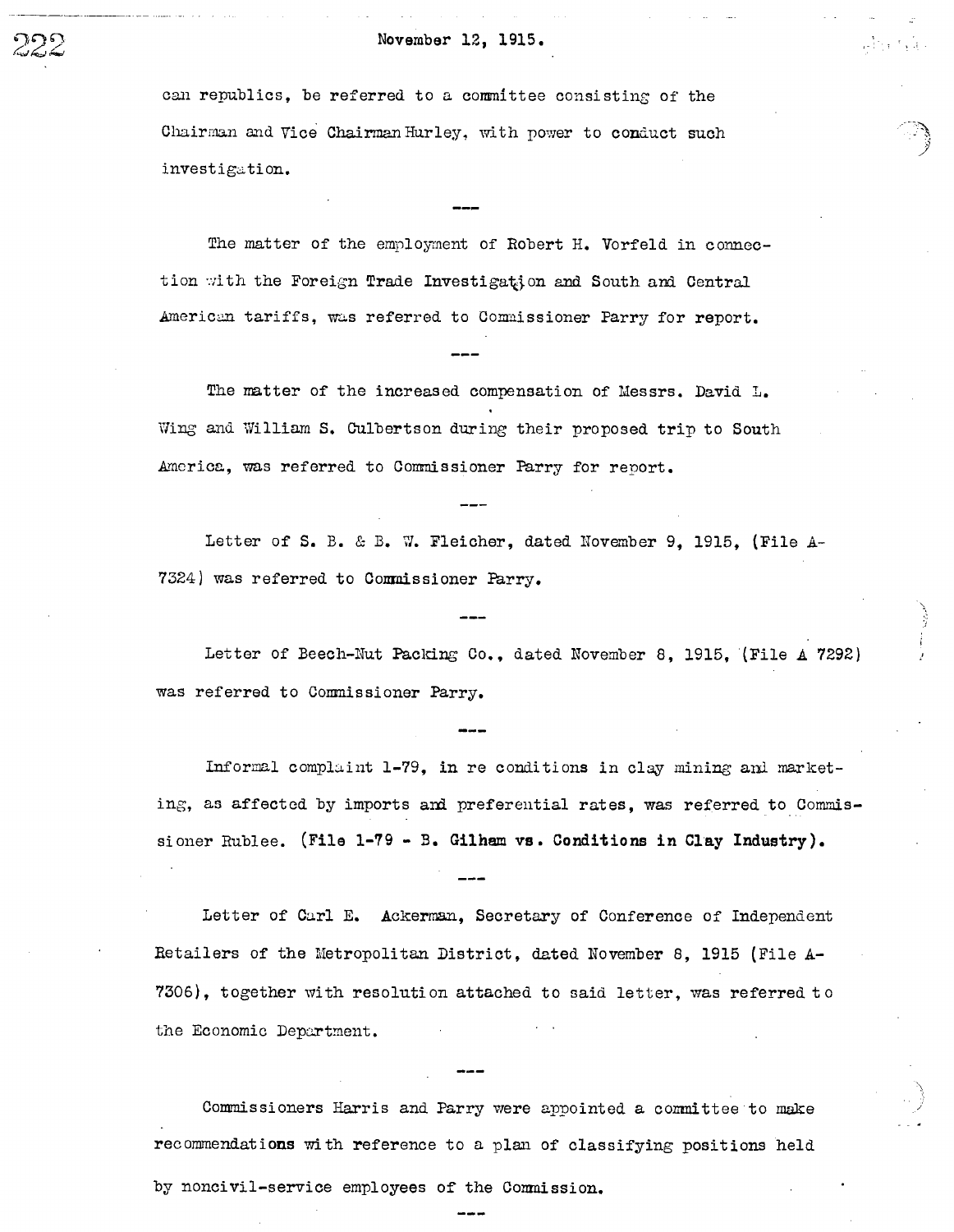Annonymous letter (File A  $6742$ ) relating to treatment of tenants of the Mississippi Delta Planting Co., was referred to Commissioner Rublee.

The Chairman renorted a telegram from Herbert S. Houston, asking that the appointment with the Commission for himself and associates be postponed to Wednesday, Nov. 24, 1915. The Secretary was instructed to notify Mr. Houston that this arrangement would be agreeable to the Comnission.

Commissioner Parry was appointed a committee to make recommendations with reference to a method of making all official correspondence available for daily inspection by members of the Commission.

Request for Ruling 2-66, Walter Emmerich& Co., in re legality of secret rebates, was referred to Commissioner Rublee.

Informal complaint 1-47, Pill Bros. Co., in re refusal of jobbers to fill orders for goods, assigned by lot to Vice Chairman Hurley.

Requests for hearing by Homer S. Cummings. in behalf of the minori ty stockholders of the International Steam Pup Co., on the question of the jurisdiction of the Commission, and by Paul D. Cravath, counsel for the committee of the first mortgage bondholders, in the event the Commission decides to grant a hearing on the complaint, were referred to the Chairman.

Thereupon, at the hour of 1:00 p. m., the Commission adjourned to meet November 13, 1915, at 10:00 a. m.

(Angelras

Chairman.

Attest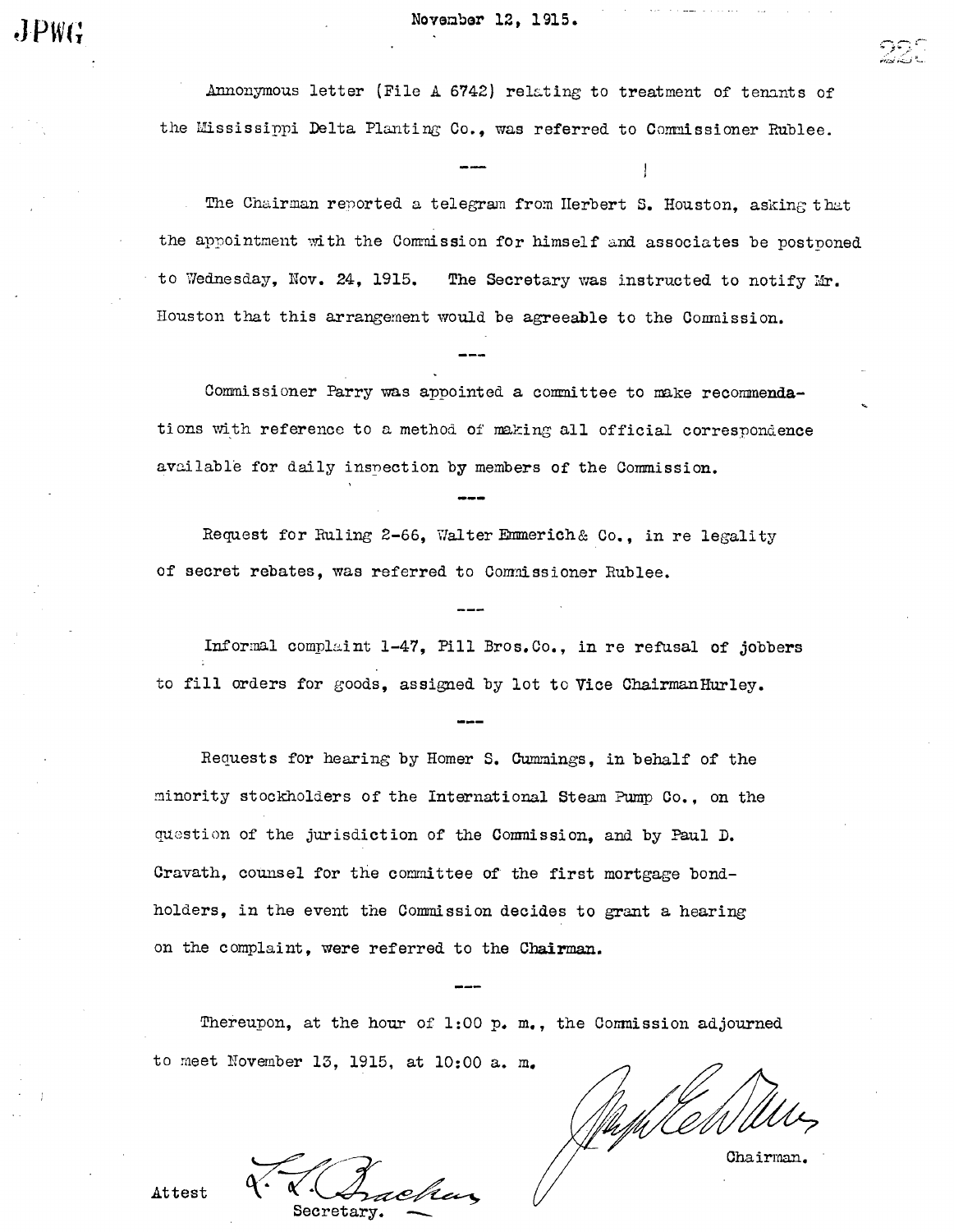### November 13, 1915.

### MEETING OF FEDERAL TRADE COMMISSION

November 13, 1915 - 10:30 A. M.

中国市

Joseph E. Davies, Chairman Edward N. Hurley, Vice Chairman Will H. Parry George Rublee

Commissioner Parry reported, recommending the immediate temporary appointment of Robert H. Vorfeld, as special expert. to abstract and compile data regarding Latin-American customs regulations, etc., at a salary of \$175 per month, salary to begin upon his taking the oath of office and entering upon his duties. Report adopted.

Resolutions directing the following action with reference to complaints noted below were adopted:

### Informal complaints

- $1 57$ Ralph W. Crary, in re sale of evaporated milk. Withdrawn from Docket Division and transferred to the Division of Mails and Files.
- $1 83$ Harry A. Cramer v. South Atlantic & Gulf Steamship Conference. Withdrawn from Docket Division and transferred to the Division of Mails and Files.
- 1-139 Kenneth MacRae v. Conditions in California Citrus Industry. Withdrawn from the Docket Division and referred to the Office of Markets and Rural Organization, Department of Agriculture.
- 1-118 Thomas J. Guay Oil Co. v. George Millett and Standard Oil Co. Withdrawn from the Docket Division and transferred to the Economic Department, having charge of the general investigation into the oil business.
- 1-123 J. W. Newman, Commissioner of Agriculture, Labor and Statistics, Ky., v. Combination of Purchasers of Leaf Tobacco to suppress prices. Withdrawn from the Docket Division and transferred to the Chief Economist.
- 1-132 Gordon, Morrill & Ginter v. National Wholesale Jewelers Association. Withdrawn from the Docket Division and referred to the Department of Justice.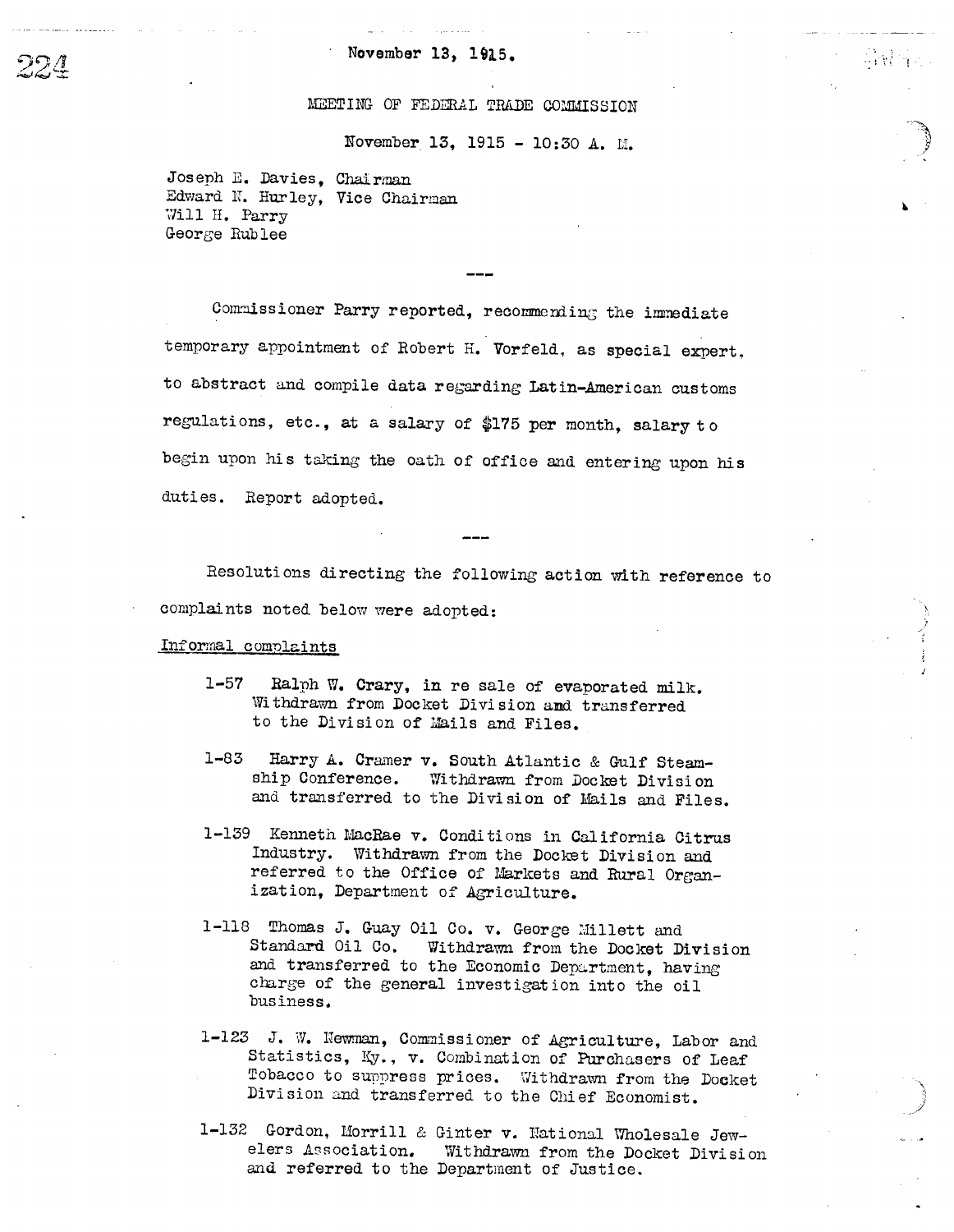- 1-148 S. S. Fielder v. Theatrical Trust. Withdrawn from the Docket Division and transferred to Division of Mails and Files.
- 1-149 Liles Poindexter (Senator) v. Lail Order Houses and Manufacturers. Withdrawn from the Docket Division and transferred to Chief Economist for consideration and report.

Resolution directing the following action with reference to complaint noted below, was adopted:

Informal complaint

1-158 Port of Seattle Commission v. Great Northern Ry. Co., Northern Pacific Ry., and others. Withdrawn from the Docket Division and transferred to the Division of Mails and Files. Commissioner Parry to prepare a letter informing complainants of disposition of case.

The following complaints were assigned by lot, to-wit:

1-127 Albert M. Dueber, President, Dueber Watch Case Manufacturing Co., and Hampden Watch Co. v. Unfair Practices in Manufacturing, etc. of Watchcases and Movements.

Commissioner Parry.

1-133 Coal Operators' Traffic Bureau of St. Louis, Mo. v. St. Louis & O'Fallon Coal Co. and Anheuser Busch Brewing Co.

Vice Chairman Hurley.

 $1 - 92$ Edmund A. Condon v. Welsbach Gas Lamp Co.

Commissioner Rublee.

Thereupon, at the hour of 1:00 p.m. the Commission adjourned

to meet November 15, 1915, at 10: 00 a. m.

Chairman.

Bachen

Attest: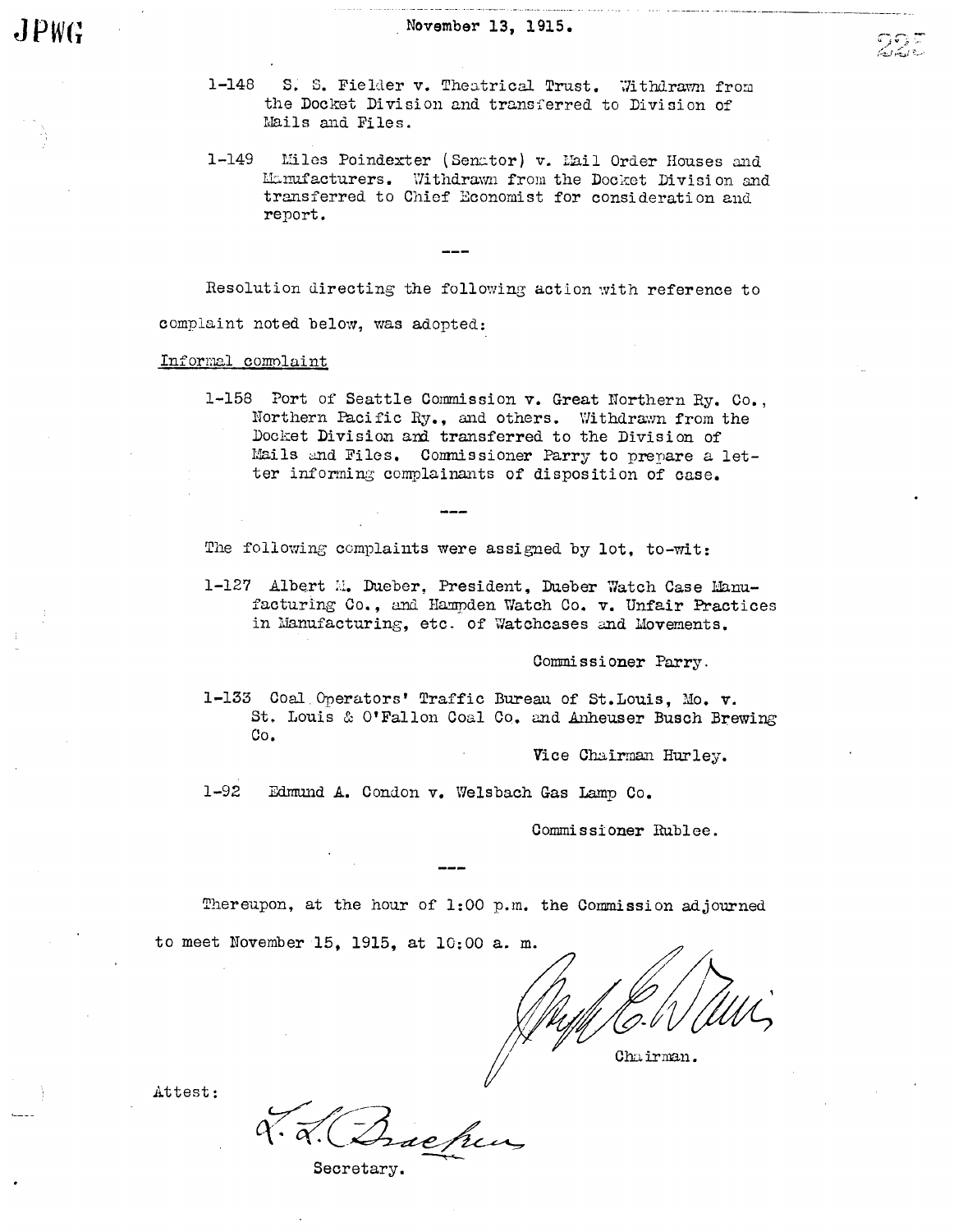Wovember 15, 1915.

November 14, 1915. Sunday.

2?R

### MEET ING OF FEDERAL TRADE COMMISSION

November 15, 1915 - 10:30 A. M.

Joseph E. Davies, Chairman Edward II. Hurley, Vice Chairman Will H. Parry George Rublee

The draft of the Annual Report was approved and the Secretary directed to send same to the Public Printer for printing.

Commissioner Parry, appointed to make recommendations with reference to method of making Commission's correspondence available for inspection by the Commissioners, offered the following order, and moved its adoption:

> ORDERED, That the Chief of the Division of Mails and Files be directed to transmit to the Secretary before 10 o'clock, a.m., each day, a complete file of the correspondence of the Commission for the preceding day, with the exception of extra copies of form letters, routine letters transmitting publicati ons of the Commission, and bulky exhibits and enclosures. The Secretary of the Commission shall place this correspondence upon the conference table at 10:00 a. m., daily, where it shall remain for inspection until  $4:00$  p.m. of the same day. No letter or part of this correspondence shall be removed from the file without notification of such removal being gi ven to the Secretary.

> > Unanimously adopt ed.

Letter of V. V. Lebedjeff considered. The Secretary was directed to write Mr. Lebedjeff, inviting him to call upon the Commission.

The report of the Chief Economist as to the scope and status of the Resale Price Maintenace Investigation having been received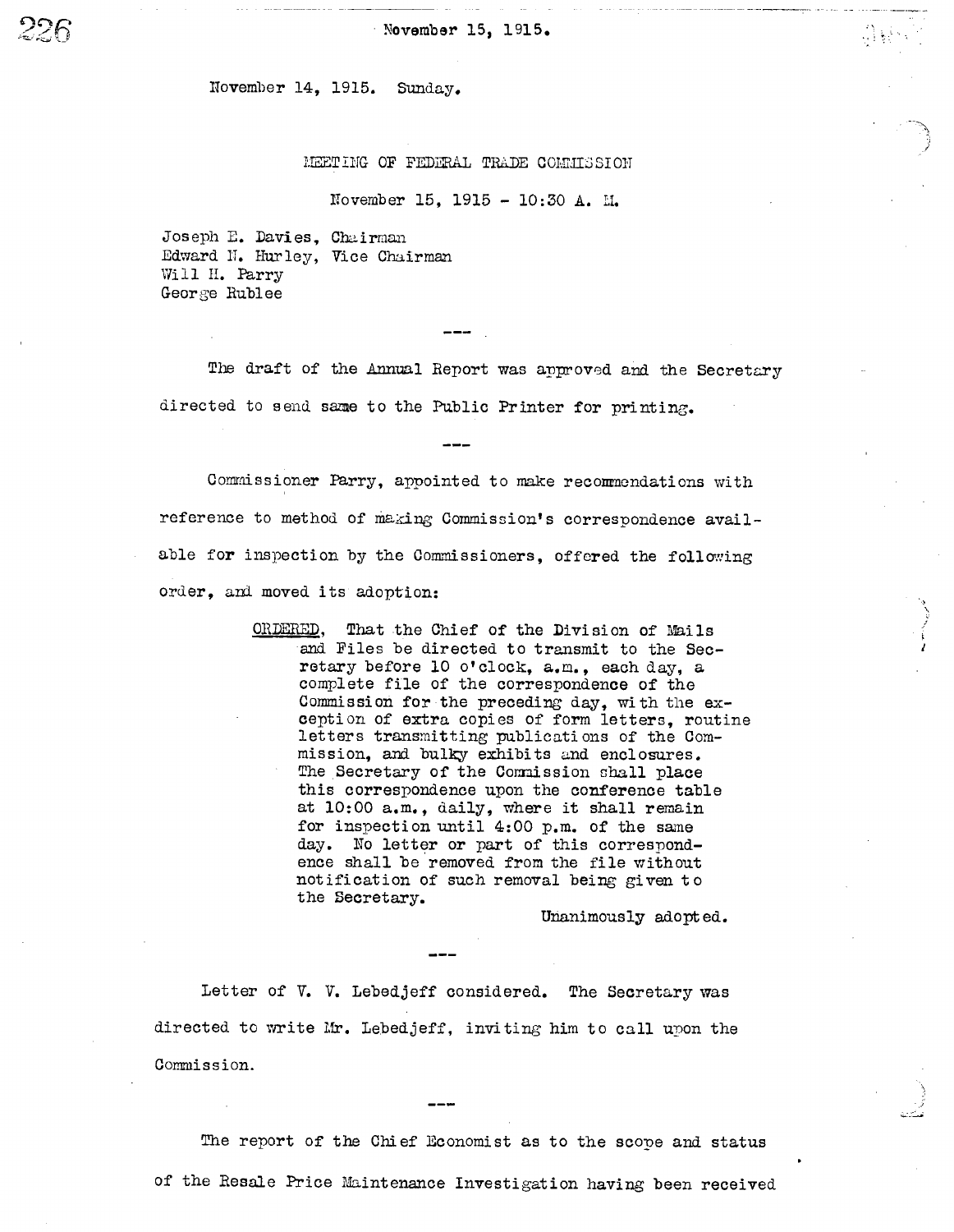and discussed, the resolution offered on November 2, 1915, by Commissioner Parry, providing for the further investigation of said matter, was taken from the table for consideration. After discussion the following substitute resolution was offered by Commissioner Parry, seconded by Vice Chairman Hurley, and unanimously adopted:

ORDERED: That the investigation of Resale Price Maintenace be continued, under the direction of the entire Commission, and that the Chief Economist be directed to submit to the Commission detailed plan and recommendations for carrying this resolution into effect.

The proposition of the Munsey Trust Company to lease certain space in its new building to the Commission for office purposes, was referred to Commissioner Harris.

The matter of the employment of additional temporary clerks was considered, and the following order unanimously adopted:

> ORDERED: That eight (8) clerks of the \$900 grade be temporarily employed in connection with the foreign trade investigation.

Thereupon, at the hour of 1:00 p. m., the Commission adjourned to meet November 16, 1915, at 10:30 a. m.

Chairman.

c-

Attest:

Secretary.

November 16, 1915. No meeting held. November 17, 1915. No meeting held. November 18, 1915. No meeting held.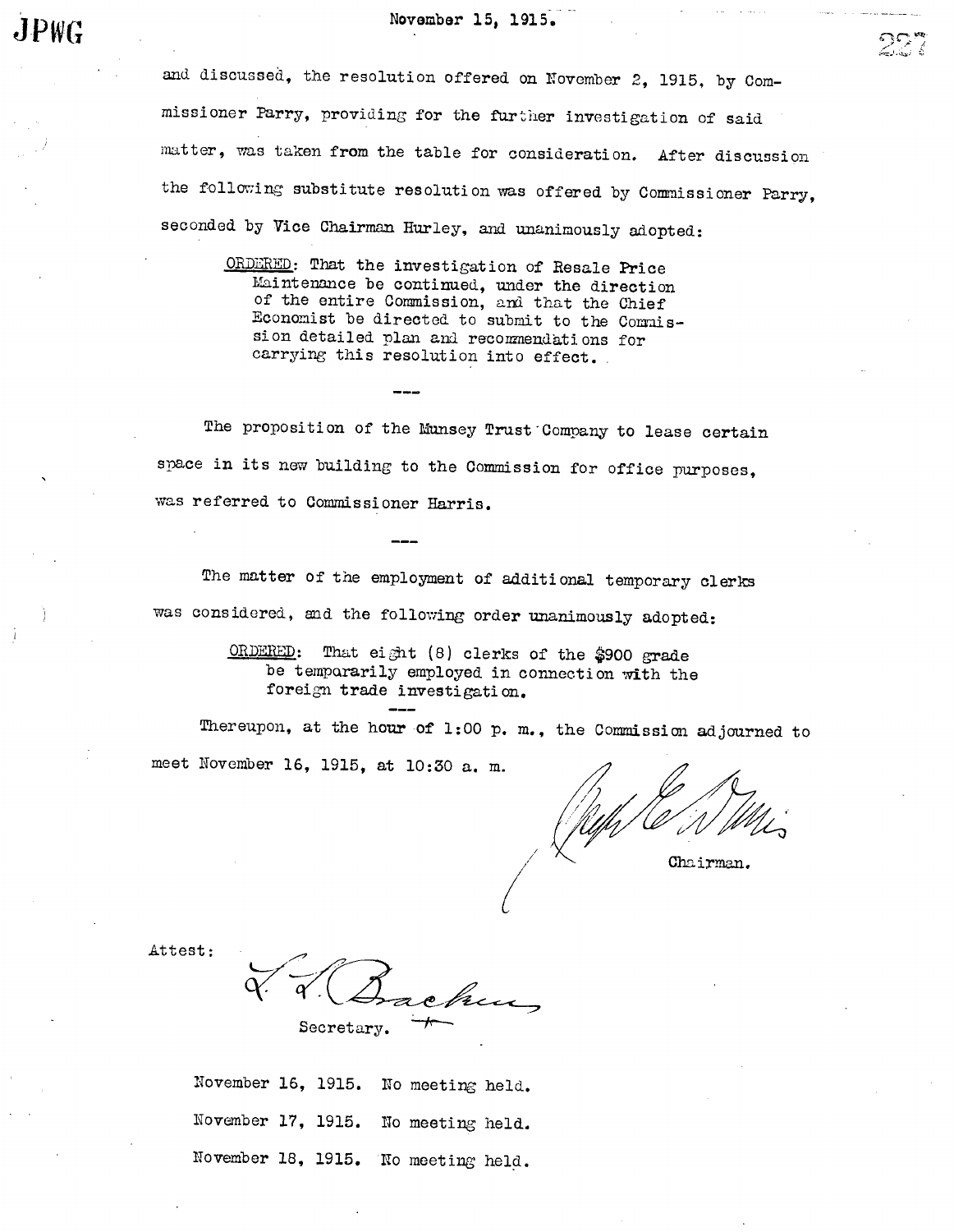November 23, 1915.

November 19, 1915. No meeting held.

November 20, 1915. No meeting held.

November 21, 1915. Sunday.

November 22, 1915. No meeting held.

MEETING OF FEDERAL TRADE COMMISSION

November 23, 1915 - 10:30 A. M.

Joseph E. Davies, Chairman Edward N. Hurley, Vice Chairman William J. Harris Will H. Parry George Rublee

The Commission met in the Cabinet Room of the New Willard Hotel and held a conference with representatives of the Associated Advertising Clubs of the World, with reference to false advertising as a method of unfair competition. The following gentlemen appeared before the Commission and presented their views:

> Herbert S. Houston, President, Associated Advertising Clubs of the World. James Keeley, Editor, The Herald, Chicago, Ill. H. J. Kenner, Executive Secretary, National Vigilance Committee. William H. Ingersoll, The Ingersoll Watch Co., New York, N. Y. E. T. Meredith, Publisher, "Successful Farming," and member of the National Executive Committee, Associated Advertising Clubs of the World. Charles H. Porter, President, Chicago Advertising Association.

At 12:30 p.m. a recess was taken, to meet at the office of the Commission, Commerce Building, at 2:30 p.m.

The Commission reassembled at 2:30 p.m.

Joseph E. Davies, Chairman Edward N. Hurley, Vice Chairman William J. Harris Will H. Parry George Rublee